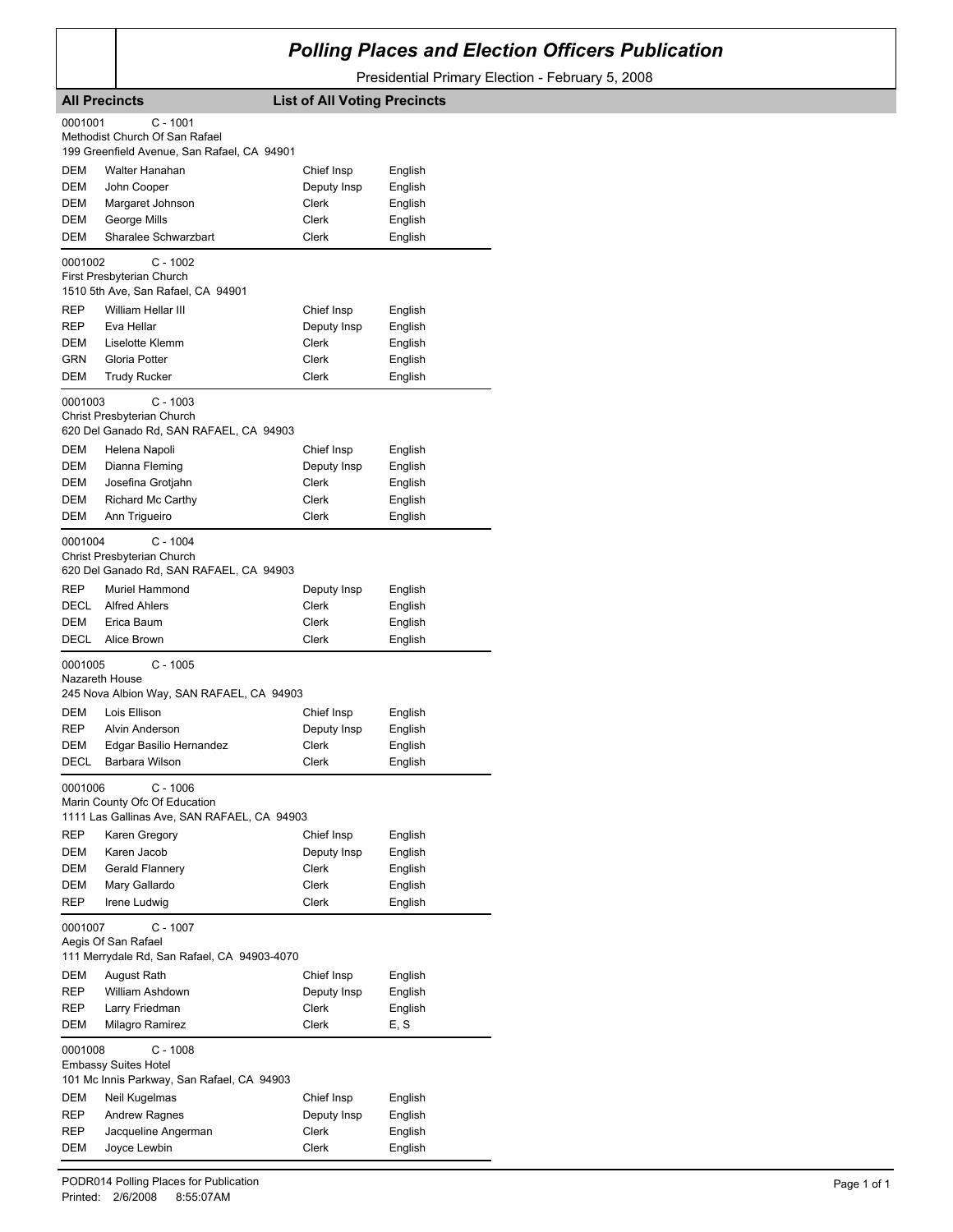|                         | <b>All Precincts</b>                                                                  | <b>List of All Voting Precincts</b> |         |
|-------------------------|---------------------------------------------------------------------------------------|-------------------------------------|---------|
| 0001009                 | $C - 1009$<br>San Rafael Fire Sta #2<br>210 3rd St, San Rafael, CA 94901              |                                     |         |
| REP                     | <b>William Taylor</b>                                                                 | Deputy Insp                         | English |
| DEM                     | Helen Oren Cole                                                                       | Clerk                               | English |
| DECL                    | Virginia Welsh                                                                        | <b>Clerk</b>                        | English |
| 0001010                 | $C - 1010$<br>Marin Ballet Board Room<br>100 Elm St, SAN RAFAEL, CA 94901             |                                     |         |
| DEM                     | Donna Eng                                                                             | Chief Insp                          | English |
| REP                     | Richard Blackman                                                                      | Deputy Insp                         | English |
| REP                     | Anne Brenneis                                                                         | <b>Clerk</b>                        | English |
| DECL                    | Ramona Burglin                                                                        | Clerk                               | English |
| 0001011                 | $C - 1011$<br><b>Trinity Community Church</b><br>1675 Grand Ave, SAN RAFAEL, CA 94901 |                                     |         |
| REP                     | Sheryl Gorton                                                                         | Chief Insp                          | English |
| DEM                     | Linda Cosgrove                                                                        | Deputy Insp                         | English |
| DEM                     | Ankie Bajema                                                                          | Clerk                               | English |
| REP                     | Sharon Hall                                                                           | <b>Clerk</b>                        | English |
| 0001012                 | $C - 1012$<br>St Luke Presbyterian Church<br>10 Bayview Dr, SAN RAFAEL, CA 94901      |                                     |         |
| REP                     | Francis Johnston III                                                                  | Chief Insp                          | English |
| DECL                    | <b>Stanley Harrison</b>                                                               | Deputy Insp                         | English |
| REP                     | Regina Betourne-Harrison                                                              | Clerk                               | English |
| DECL                    | Sandra Miller                                                                         | Clerk                               | English |
| DECL                    | Lester Pouncy                                                                         | Clerk                               | English |
| 0001013                 | $C - 1013$<br>Glenwood School<br>25 Castlewood Dr, SAN RAFAEL, CA 94901               |                                     |         |
| DEM                     | Joyce Currell                                                                         | Chief Insp                          | English |
| DEM                     | <b>Theresa Paris</b>                                                                  | Deputy Insp                         | English |
| DEM                     | Bonnie Keenan                                                                         | Clerk                               | English |
| DEM                     | Anna Shannon                                                                          | Clerk                               | English |
| 0001014<br>Venetia Oaks | $C - 1014$<br>263 N San Pedro Rd, San Rafael, CA 94903                                |                                     |         |
|                         | Shirley Sinclair                                                                      | Chief Insp                          | English |
| DEM                     | Ann Higley                                                                            | Deputy Insp                         | E, S    |
| DEM                     | Roberta Erlandsen                                                                     | Clerk                               | English |
| DEM                     | Jane Kloh                                                                             | Clerk                               | English |
| DEM                     | Patricia Phillips                                                                     | Clerk                               | English |
| 0001015                 | $C - 1015$<br>Korean Presbyterian Church                                              |                                     |         |
|                         | 635 Adrian Way, San Rafael, CA 94903                                                  |                                     |         |
| DEM                     | Dorothy Brown                                                                         | Chief Insp                          | English |
| DECL                    | Mary Nordquist                                                                        | Deputy Insp                         | English |
| DECL                    | Paula Beard                                                                           | Clerk                               | English |
| DEM                     | Janet Smith                                                                           | Clerk                               | English |
| 0001016                 | $C - 1016$<br>Marinwood Community Center<br>775 Miller Creek Rd, San Rafael, CA 94903 |                                     |         |
| REP                     | Nancy Douglass                                                                        | Chief Insp                          | English |
| DEM                     | <b>Richard Kulik</b>                                                                  | Deputy Insp                         | English |
| REP                     | David Brown                                                                           | Clerk                               | English |
| DEM                     | Virginia Burton                                                                       | Clerk                               | English |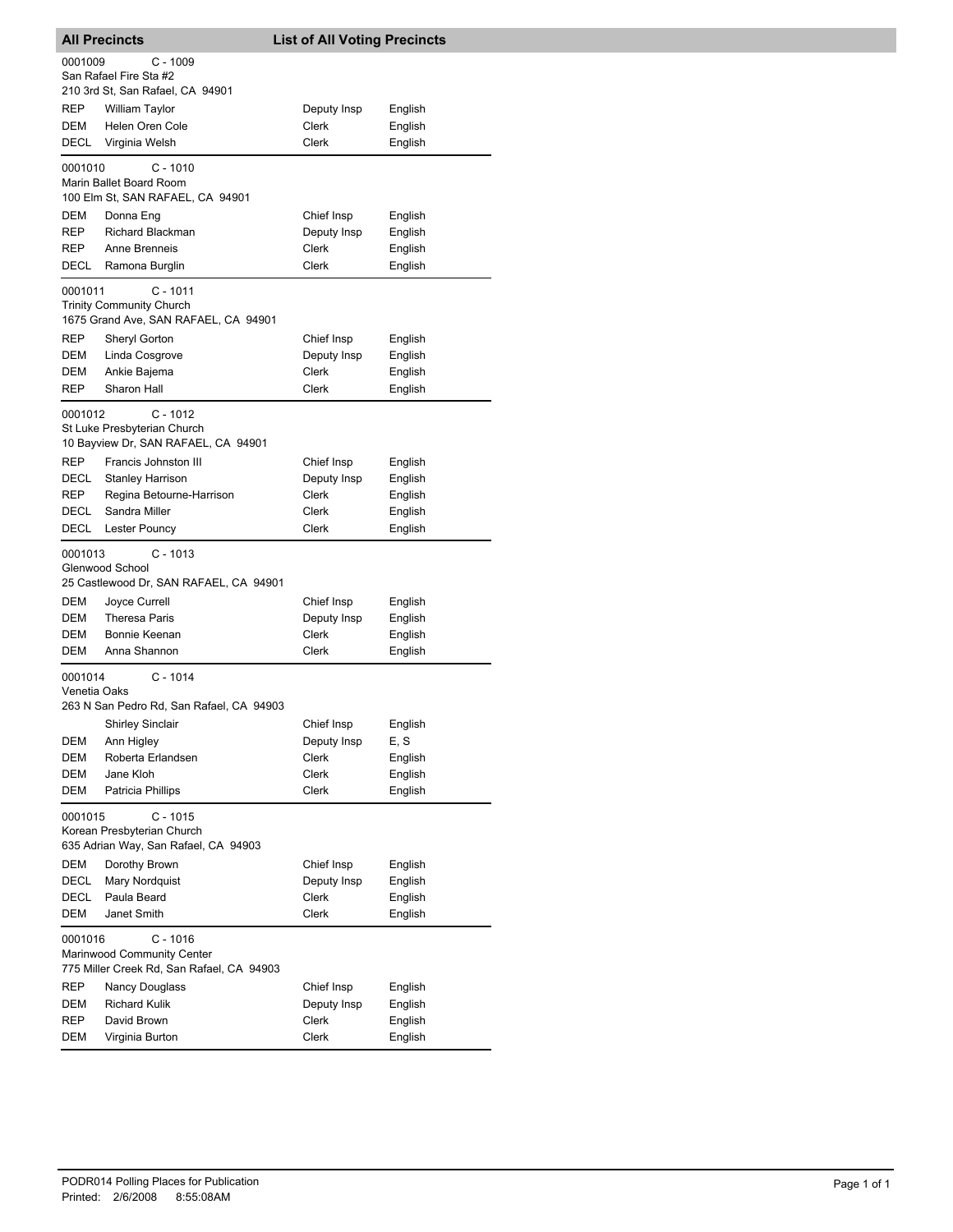|                         | <b>All Precincts</b>                                                             | <b>List of All Voting Precincts</b> |                    |
|-------------------------|----------------------------------------------------------------------------------|-------------------------------------|--------------------|
| 0001017                 | $C - 1017$                                                                       |                                     |                    |
|                         | Marinwood Community Center<br>775 Miller Creek Rd, San Rafael, CA 94903          |                                     |                    |
| REP                     | Douglas Mc Vae                                                                   | Deputy Insp                         | English            |
| REP                     | Sheila Berg                                                                      | Clerk                               | English            |
| DEM                     | Glenn Matsui                                                                     | Clerk                               | English            |
| <b>DEM</b>              | Michele Mizany                                                                   | Clerk                               | English            |
| 0001018                 | $C - 1018$<br>Marinwood Community Center                                         |                                     |                    |
|                         | 775 Miller Creek Rd, San Rafael, CA 94903                                        |                                     |                    |
| DEM                     | Ann Melanephy                                                                    | Deputy Insp                         | English            |
| DECL<br>DEM             | Diane Ellison<br>Jeanne Hart                                                     | Clerk<br>Clerk                      | English<br>English |
| DEM                     | James Stapleton                                                                  | Clerk                               | English            |
| 0001019                 | $C - 1019$<br>St Luke Presbyterian Church<br>10 Bayview Dr, SAN RAFAEL, CA 94901 |                                     |                    |
| <b>DEM</b>              | <b>Peter Stack</b>                                                               | Deputy Insp                         | English            |
| DECL                    | Eronaelle Kuhn                                                                   | Clerk                               | English            |
| REP                     | Rudolph Kupfer                                                                   | Clerk                               | English            |
| 0001102<br>Rotary Manor | 1102<br>1821 Fifth Ave, SAN RAFAEL, CA 94901                                     |                                     |                    |
| DEM                     | Margaret Francisco                                                               | Chief Insp                          | English            |
| DEM                     | Janis Tavenner                                                                   | Deputy Insp                         | English            |
| DEM                     | Janet O Sullivan                                                                 | Clerk                               | English            |
| DEM                     | Timothy O Sullivan                                                               | Clerk                               | English            |
| DEM                     | Cecile Tescallo                                                                  | Clerk                               | English            |
| 0001103<br>Rotary Manor | 1103<br>1821 Fifth Ave, SAN RAFAEL, CA 94901                                     |                                     |                    |
| DECL                    | Max Probst                                                                       | Deputy Insp                         | English            |
| DEM                     | Tae Chong                                                                        | Clerk                               | English            |
| DECL                    | Johannes Ryssemus                                                                | Clerk                               | English            |
|                         | Nathalie Urroz                                                                   | Clerk                               | English            |
| 0001106                 | 1106<br>Lincoln Hill Community Church<br>1411 Lincoln Ave, SAN RAFAEL, CA 94901  |                                     |                    |
| DECL                    | Fernando Gomez                                                                   | Chief Insp                          | English            |
| DEM                     | Larry Hatfield                                                                   | Deputy Insp                         | English            |
| <b>REP</b>              | Robert Bandettini                                                                | Clerk                               | English            |
| DECL                    | Geraldine Brown                                                                  | Clerk                               | English            |
| DEM                     | <b>Richard Valentzas</b>                                                         | <b>Clerk</b>                        | English            |
| 0001107                 | 1107<br>Lincoln Hill Community Church<br>1411 Lincoln Ave, SAN RAFAEL, CA 94901  |                                     |                    |
| <b>DEM</b>              | Robert Leedy                                                                     | Deputy Insp                         | English            |
| DEM                     | Manuel Lozano                                                                    | Clerk                               | E, S               |
| DEM                     | Judy Page                                                                        | Clerk                               | English            |
| 0001110<br>Villa Marin  | 1110<br>100 Thorndale Dr, SAN RAFAEL, CA 94903                                   |                                     |                    |
| DEM                     | Helen Bodington                                                                  | Chief Insp                          | English            |
| DEM                     | <b>Charles Bodington</b>                                                         | Deputy Insp                         | English            |
| DEM                     | Mary Beery                                                                       | Clerk                               | English            |
| REP                     | Mary Frey                                                                        | Clerk                               | English            |
| 0001113                 | 1113<br>Christ Presbyterian Church<br>620 Del Ganado Rd, SAN RAFAEL, CA 94903    |                                     |                    |
| REP                     | Roberto Iniguez                                                                  | Deputy Insp                         | English            |
| DEM                     | <b>Bonnie Bartlett</b>                                                           | Clerk                               | English            |
| DEM                     | <b>Betty Lou Page</b>                                                            | Clerk                               | English            |
| DEM                     | Ray Parker                                                                       | Clerk                               | English            |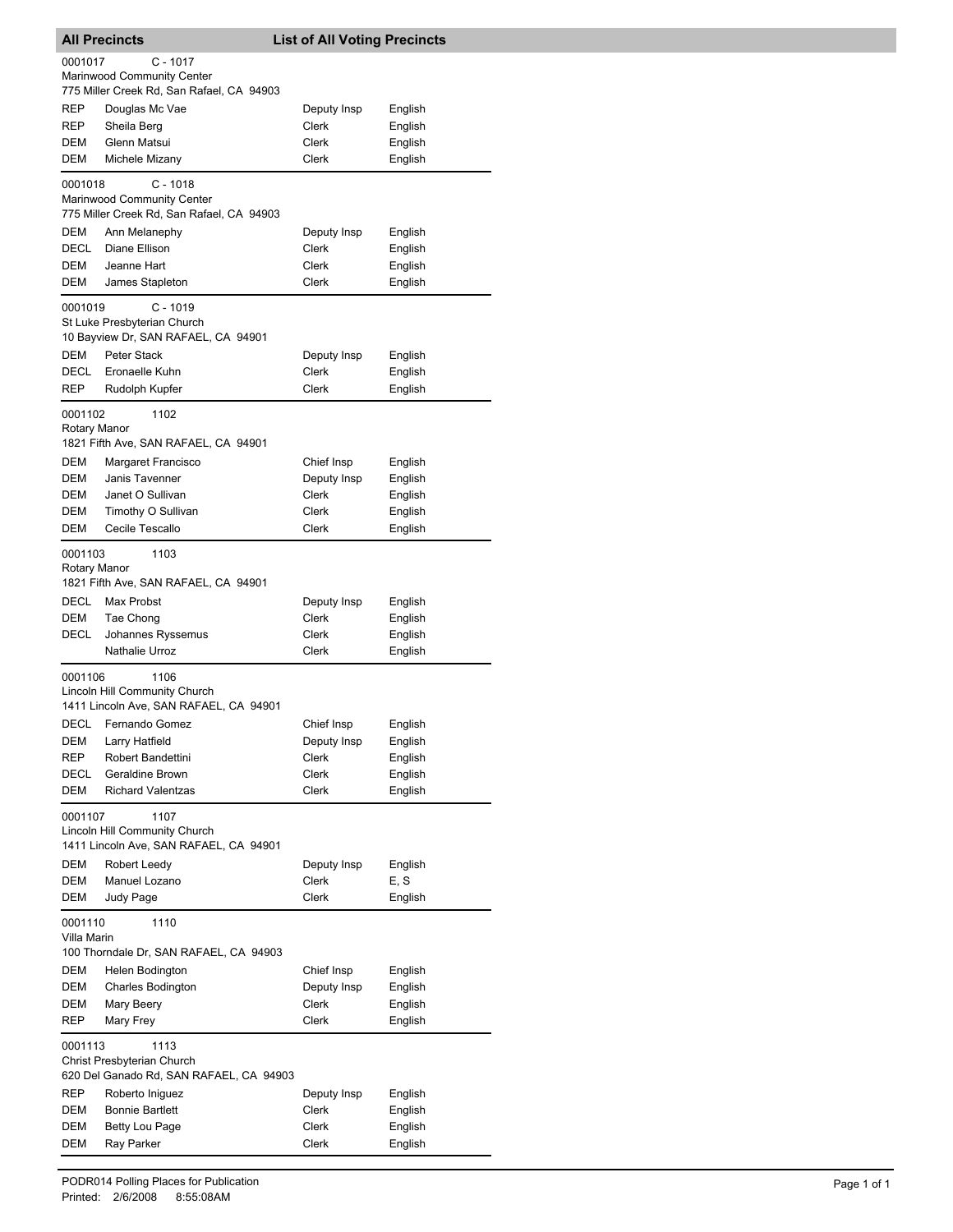| <b>All Precincts</b>    |                                                                                         | <b>List of All Voting Precincts</b> |                    |
|-------------------------|-----------------------------------------------------------------------------------------|-------------------------------------|--------------------|
| 0001114                 | 1114                                                                                    |                                     |                    |
|                         | Contempo Marin<br>400 Yosemite Rd, San Rafael, CA 94903-2232                            |                                     |                    |
| <b>REP</b>              | Roberto Soriano                                                                         | Chief Insp                          | English            |
| <b>REP</b>              | Marv-Elizabeth Merwin D                                                                 | Deputy Insp                         | English            |
| P&F                     | <b>Alvin Gabler</b>                                                                     | Clerk                               | English            |
| <b>REP</b>              | Fred Hoffmann                                                                           | Clerk                               | English            |
| <b>REP</b>              | Rose Von Buchau                                                                         | <b>Clerk</b>                        | English            |
| 0001121                 | 1121                                                                                    |                                     |                    |
|                         | Marin County Ofc Of Education<br>1111 Las Gallinas Ave, SAN RAFAEL, CA 94903            |                                     |                    |
| <b>DECL</b>             | <b>Barbara Trites</b>                                                                   | Deputy Insp                         | English            |
| REP                     | Marie Ebbing                                                                            | Clerk                               | English            |
| REP                     | Joan Loberg                                                                             | Clerk                               | English            |
| REP                     | <b>Shelley Winn</b>                                                                     | Clerk                               | English            |
| 0001124<br>Golden Hinde | 1124<br>5 Golden Hinde Blv, SAN RAFAEL, CA 94903                                        |                                     |                    |
| <b>REP</b>              | <b>Barbara Perkins</b>                                                                  | Chief Insp                          | English            |
| <b>DECL</b>             | Dennis Brown                                                                            | Deputy Insp                         | English            |
| DEM                     | Cindy Essen                                                                             | Clerk                               | English            |
| DEM                     | <b>Robert Gallimore</b>                                                                 | <b>Clerk</b>                        | English            |
| <b>REP</b>              | John Semorile                                                                           | <b>Clerk</b>                        | English            |
| 0001125                 | 1125<br>Contempo Marin<br>400 Yosemite Rd, San Rafael, CA 94903-2232                    |                                     |                    |
| <b>REP</b>              | Robert Johnson                                                                          | Deputy Insp                         | English            |
| DECL                    | Jacqueline Brand                                                                        | Clerk                               | English            |
| REP                     | James Lewis                                                                             | Clerk                               | English            |
| 0001210                 | 1210<br>San Rafael Fire Station # 5                                                     |                                     |                    |
|                         | 955 Point San Pedro Rd, San Rafael, CA 94901                                            |                                     |                    |
| <b>REP</b>              | <b>William Godbey</b>                                                                   | Chief Insp                          | English            |
| DECL                    | Robert Bostonian                                                                        | Deputy Insp                         | English            |
| DEM                     | Charselle Hooper                                                                        | Clerk                               | English            |
| <b>DEM</b><br>DEM       | Hattie Irvin<br>Wilda Jones                                                             | Clerk<br>Clerk                      | English            |
|                         |                                                                                         |                                     | English            |
| 0001211                 | 1211<br>San Rafael Fire Station # 5                                                     |                                     |                    |
|                         | 955 Point San Pedro Rd, San Rafael, CA 94901                                            |                                     |                    |
| DEM<br><b>DECL</b>      | Patricia Randolph<br>Karl Nicholas                                                      | Deputy Insp<br>Clerk                | English<br>English |
| DEM                     | Joyce Tarlton                                                                           | Clerk                               | English            |
| 0001500                 | 1500                                                                                    |                                     |                    |
| Venetia Oaks            | 263 N San Pedro Rd, San Rafael, CA 94903                                                |                                     |                    |
| <b>DEM</b>              | Maria Hobbs                                                                             | Deputy Insp                         | English            |
| DECL                    | <b>Irmagard Bartel</b>                                                                  | Clerk                               | English            |
| DEM                     | Constance Giambra                                                                       | Clerk                               | English            |
| 0001604                 | 1604<br>Lucas Valley Community Center<br>1201 Idylberry Rd, SAN RAFAEL, CA 94903        |                                     |                    |
| DEM                     | Foy Sargent                                                                             | Chief Insp                          | English            |
| REP                     | Ray Hirsch                                                                              | Deputy Insp                         | English            |
| DECL                    | Paula Beale                                                                             | Clerk                               | English            |
| REP                     | Geraldine Leydecker                                                                     | Clerk                               | English            |
| DEM                     | <b>Shirley Trimble</b>                                                                  | Clerk                               | English            |
| 0001605                 | 1605<br><b>Lucas Valley Community Center</b><br>1201 Idylberry Rd, SAN RAFAEL, CA 94903 |                                     |                    |
| DECL                    | Louis Shehi                                                                             | Deputy Insp                         | English            |
| DEM                     | Judith Berman                                                                           | Clerk                               | English            |
| DEM                     | Judith Ressinger                                                                        | Clerk                               | English            |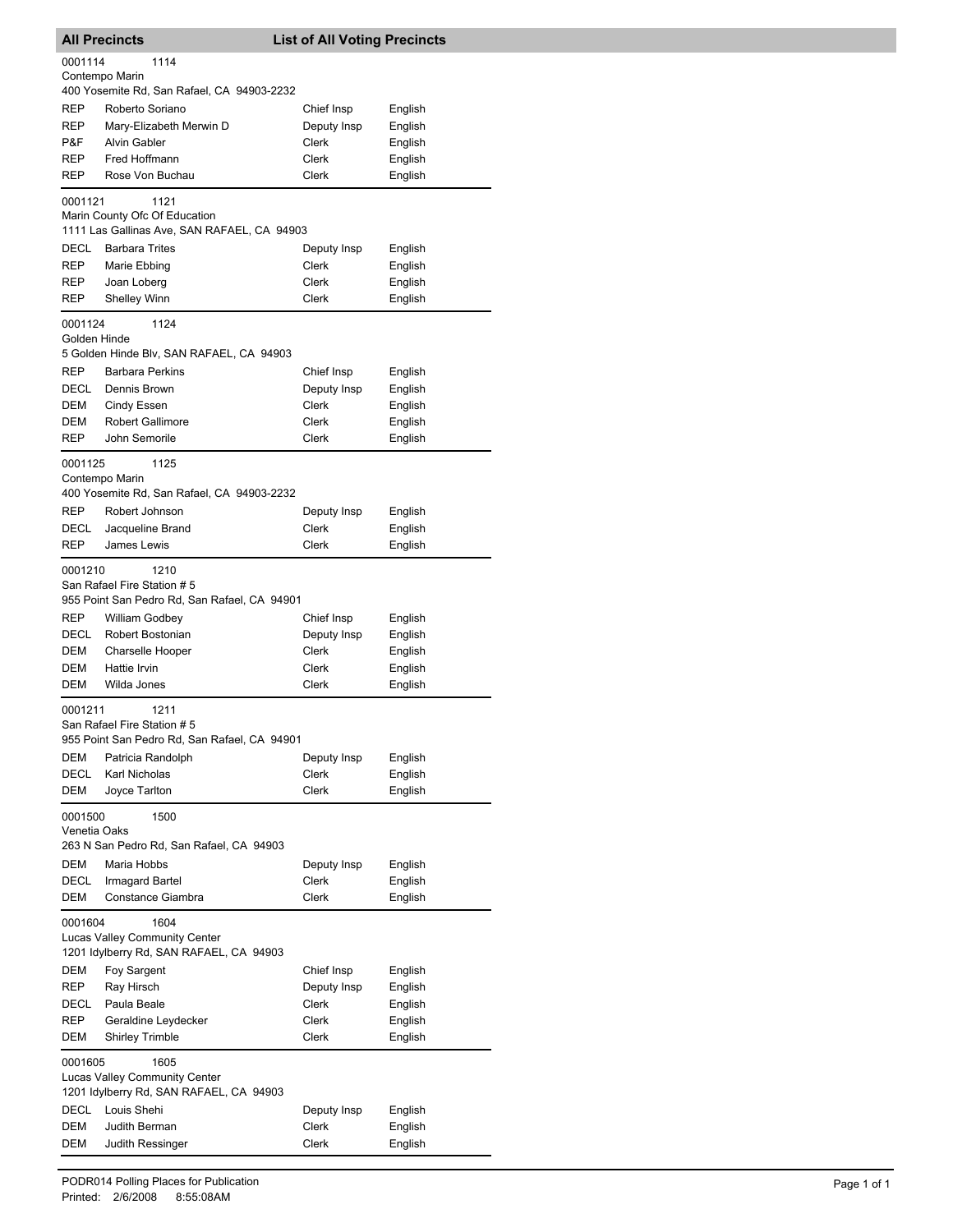|                          | <b>All Precincts</b>                                                                      | <b>List of All Voting Precincts</b> |                    |
|--------------------------|-------------------------------------------------------------------------------------------|-------------------------------------|--------------------|
| 0001701<br>Golden Hinde  | 1701                                                                                      |                                     |                    |
|                          | 5 Golden Hinde Blv, SAN RAFAEL, CA 94903                                                  |                                     |                    |
| DEM                      | Barbara Sebring                                                                           | Deputy Insp                         | English            |
| DEM                      | Margaret Mc Innis                                                                         | Clerk                               | English            |
| REP                      | <b>Raymond Perkins</b>                                                                    | Clerk                               | English            |
| 0002001<br>Cape Marin    | C - 2001                                                                                  |                                     |                    |
|                          | Laderman Lane, Greenbrae, CA 94904-2482                                                   |                                     |                    |
| DEM                      | Jane Frorath                                                                              | Chief Insp                          | English            |
| GRN                      | Erma Murphy                                                                               | Deputy Insp                         | English            |
| DEM                      | <b>Theodora Graff</b>                                                                     | Clerk                               | English            |
| DEM                      | Joan Katkov                                                                               | Clerk                               | English            |
| <b>DEM</b>               | Donald Thoman                                                                             | Clerk                               | English            |
| 0002002                  | $C - 2002$<br>Redwoods Presbyterian Church<br>110 Magnolia Ave, LARKSPUR, CA 94939        |                                     |                    |
| DEM                      | <b>Frank Gold</b>                                                                         |                                     |                    |
|                          |                                                                                           | Chief Insp                          | English            |
| DEM                      | Helen Kerner                                                                              | Deputy Insp                         | English            |
| <b>DECL</b>              | David Edward                                                                              | Clerk                               | English            |
| DEM                      | Lynn Vanda                                                                                | Clerk                               | English            |
| 0002003<br>Masonic Lodge | $C - 2003$<br>1122 Magnolia Ave, LARKSPUR, CA 94939                                       |                                     |                    |
| REP                      | Frank Keenan                                                                              | Chief Insp                          | English            |
| REP                      | Joanne Keenan                                                                             | Deputy Insp                         | English            |
| DEM                      | Carolyn Burkey                                                                            | Clerk                               | English            |
| DEM                      | Janet Williams                                                                            | Clerk                               | English            |
| 0002004<br>Masonic Lodge | C - 2004<br>1122 Magnolia Ave, LARKSPUR, CA 94939                                         |                                     |                    |
| DEM                      | Anne Miller                                                                               | Deputy Insp                         | English            |
| DECL                     | Dale Miller                                                                               | Clerk                               | English            |
| DEM                      | <b>Esther Rubin</b>                                                                       | Clerk                               | English            |
| DEM                      | Setsuko Segar                                                                             | Clerk                               | English            |
| 0002005                  | C - 2005<br>Methodist Church Of San Rafael<br>199 Greenfield Avenue, San Rafael, CA 94901 |                                     |                    |
| DEM                      | Charles Wynn                                                                              | Deputy Insp                         | English            |
| REP                      | <b>Ethel A Medvic</b>                                                                     | Clerk                               | English            |
| DEM                      | <b>Bernard Robinson</b>                                                                   | Clerk                               | English            |
| 0002006                  | $C - 2006$<br><b>Wade Thomas School</b><br>Ross At Kensington, San Anselmo, CA 94960-2941 |                                     |                    |
| <b>DEM</b>               | <b>Stanley Pechalonis</b>                                                                 | Chief Insp                          | English            |
| DECL                     | Mary Lee Bronzo                                                                           | Deputy Insp                         | English            |
| REP                      | Cheryl Egan                                                                               | Clerk                               |                    |
|                          |                                                                                           |                                     | English            |
| DECL                     | Kazuko Nii                                                                                | Clerk                               | English            |
| REP                      | Kathleen Sanders                                                                          | Clerk                               | English            |
| 0002007                  |                                                                                           |                                     |                    |
| <b>Bennett House</b>     | $C - 2007$                                                                                |                                     |                    |
|                          | 53 Taylor Drive (Claus & Taylor), FAIRFAX, CA 94930                                       |                                     |                    |
| DEM                      | Denyce Vogler-Codoni                                                                      | Chief Insp                          | English            |
| DEM                      | Edie Brennan                                                                              | Deputy Insp                         | English            |
| DEM                      | Enid Albedi                                                                               | Clerk                               | English            |
| DEM<br>DEM               | Alfred Lorente Jr<br>Sandra Pfaff                                                         | Clerk<br>Clerk                      | English<br>English |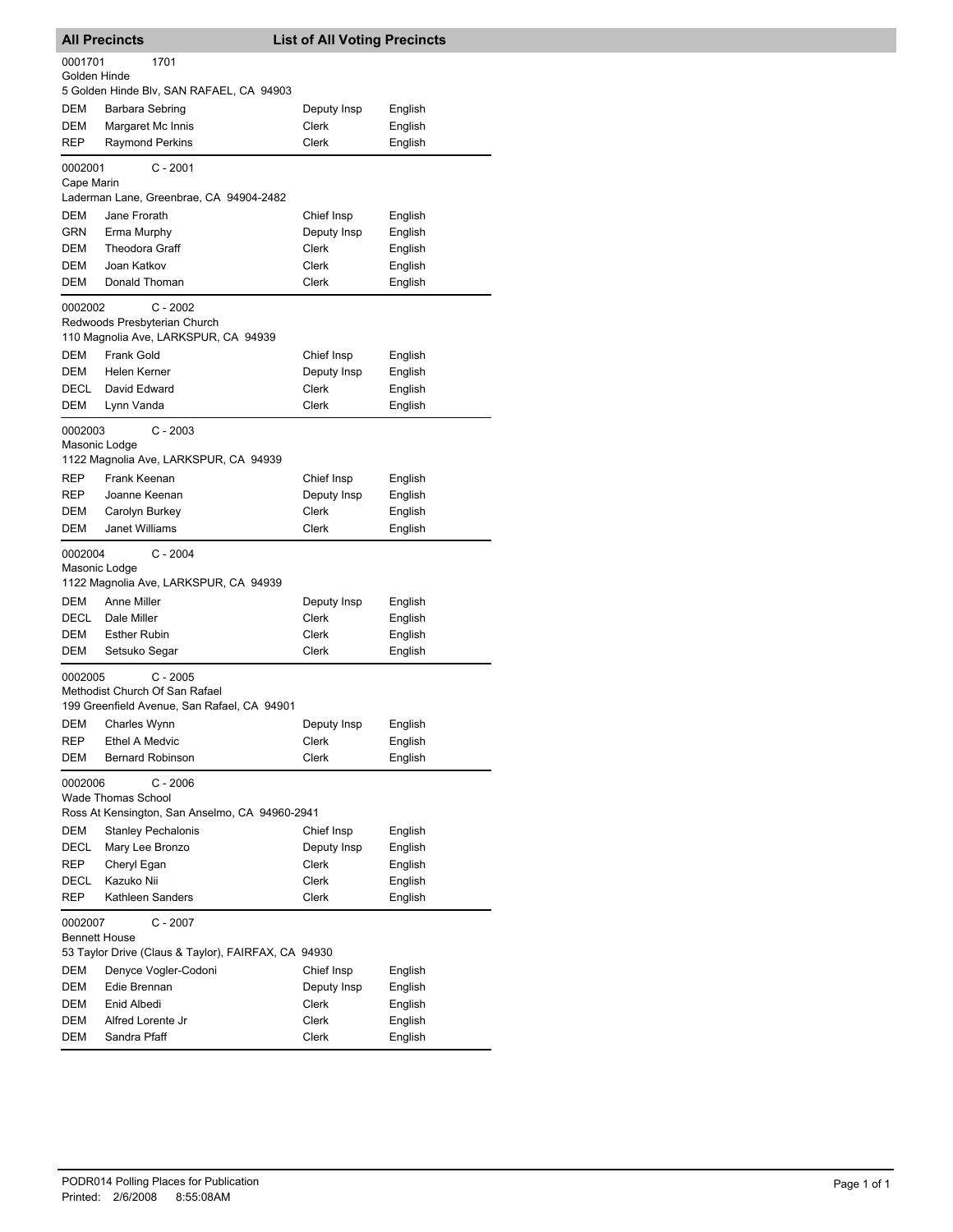|             | <b>All Precincts</b>                                                                             | <b>List of All Voting Precincts</b> |         |
|-------------|--------------------------------------------------------------------------------------------------|-------------------------------------|---------|
| 0002008     | $C - 2008$                                                                                       |                                     |         |
|             | Ross Valley Fire Station #20<br>Arroyo & Butterfield Rd, San Anselmo, CA 94960-1262              |                                     |         |
| DEM         | Donald Drotman                                                                                   | Chief Insp                          | English |
| DEM         | Diane Cokely                                                                                     | Deputy Insp                         | English |
| DEM         | <b>Ross Elkins</b>                                                                               | Clerk                               | English |
| <b>DECL</b> | <b>Burton Winn</b>                                                                               | Clerk                               | English |
| 0002009     | $C - 2009$<br>Ross Valley Fire Station #20                                                       |                                     |         |
|             | Arroyo & Butterfield Rd, San Anselmo, CA 94960-1262                                              |                                     |         |
| DEM         | Russell Marne                                                                                    | Deputy Insp                         | English |
| GRN         | Julia Fischer                                                                                    | Clerk                               | English |
| GRN         | Mark Hardin                                                                                      | Clerk                               | English |
| DEM         | Wilma Smith                                                                                      | Clerk                               | English |
| 0002011     | $C - 2011$                                                                                       |                                     |         |
| Ross School | 9 Lagunitas Rd, Ross, CA 94957                                                                   |                                     |         |
| <b>REP</b>  | Sally Reed                                                                                       | Chief Insp                          | English |
| DEM         | Suzanne Warner                                                                                   | Deputy Insp                         | English |
| <b>REP</b>  | Jeannette Blair                                                                                  | Clerk                               | English |
| <b>DECL</b> | <b>Robert Blair</b>                                                                              | <b>Clerk</b>                        | English |
| 0002012     | $C - 2012$                                                                                       |                                     |         |
|             | Anthony Bacich School<br>25 Mc Allister Ave, KENTFIELD, CA 94904                                 |                                     |         |
| DEM         | James Shaw                                                                                       | Chief Insp                          | English |
| P&F         | <b>Robert Richard</b>                                                                            | Deputy Insp                         | English |
| REP         | Carolyn Dingwall                                                                                 | <b>Clerk</b>                        | English |
| REP         | Michael Duffy                                                                                    | <b>Clerk</b>                        | English |
| 0002014     | $C - 2014$<br>Kent Middle School<br>250 Stadium Way, Kentfield, CA 94904                         |                                     |         |
| DEM         | <b>Howard Cummins</b>                                                                            | Chief Insp                          | English |
| DEM         | Gerald Kraus                                                                                     | Deputy Insp                         | English |
| DECL        | Priscilla Edwards-King                                                                           | Clerk                               | English |
| <b>REP</b>  | Alice Thomas                                                                                     | Clerk                               | English |
| 0002015     | $C - 2015$<br>Masonic Lodge<br>1122 Magnolia Ave, LARKSPUR, CA 94939                             |                                     |         |
|             | GRN Ora Hatheway                                                                                 | Deputy Insp                         | English |
| AIP         | Ann Frese                                                                                        | Clerk                               | English |
| REP         | Nelsona Smith                                                                                    | Clerk                               | English |
|             | Scott Smith                                                                                      | Clerk                               | English |
| 0002016     | $C - 2016$<br>Sleepy Hollow Homes Association<br>1317 Butterfield Rd, San Anselmo, CA 94960-1055 |                                     |         |
| <b>REP</b>  | Margaret Wilson                                                                                  | Chief Insp                          | English |
| DEM         | Diane Mitchell                                                                                   | Deputy Insp                         | English |
| REP         | Angela Gaona                                                                                     | Clerk                               | English |
| GRN         | Vanessa Powell                                                                                   | Clerk                               | English |
| 0002019     | $C - 2019$<br>St Sebastian's Church<br>373 Bon Air Rd, KENTFIELD, CA 94904                       |                                     |         |
| DECL        | Joyce Wells                                                                                      | Chief Insp                          | English |
| DEM         | Jean Musgrave                                                                                    | Deputy Insp                         | English |
| DEM         | Sheila Hershon                                                                                   | Clerk                               | English |
| DEM         | Yolanda Sullivan                                                                                 | <b>Clerk</b>                        | English |
| 0002021     | C - 2021<br><b>Carpenters Union Hall</b><br>647 Lindaro St, San Rafael, CA 94901-3960            |                                     |         |
| DEM         | <b>Sterling Rainey</b>                                                                           | Chief Insp                          | English |
| DEM         | Laura Collins                                                                                    | Deputy Insp                         | English |
| DEM         | <b>Frederick Goff</b>                                                                            | Clerk                               | English |
| DEM         | Kristin Lindstrom                                                                                | Clerk                               | English |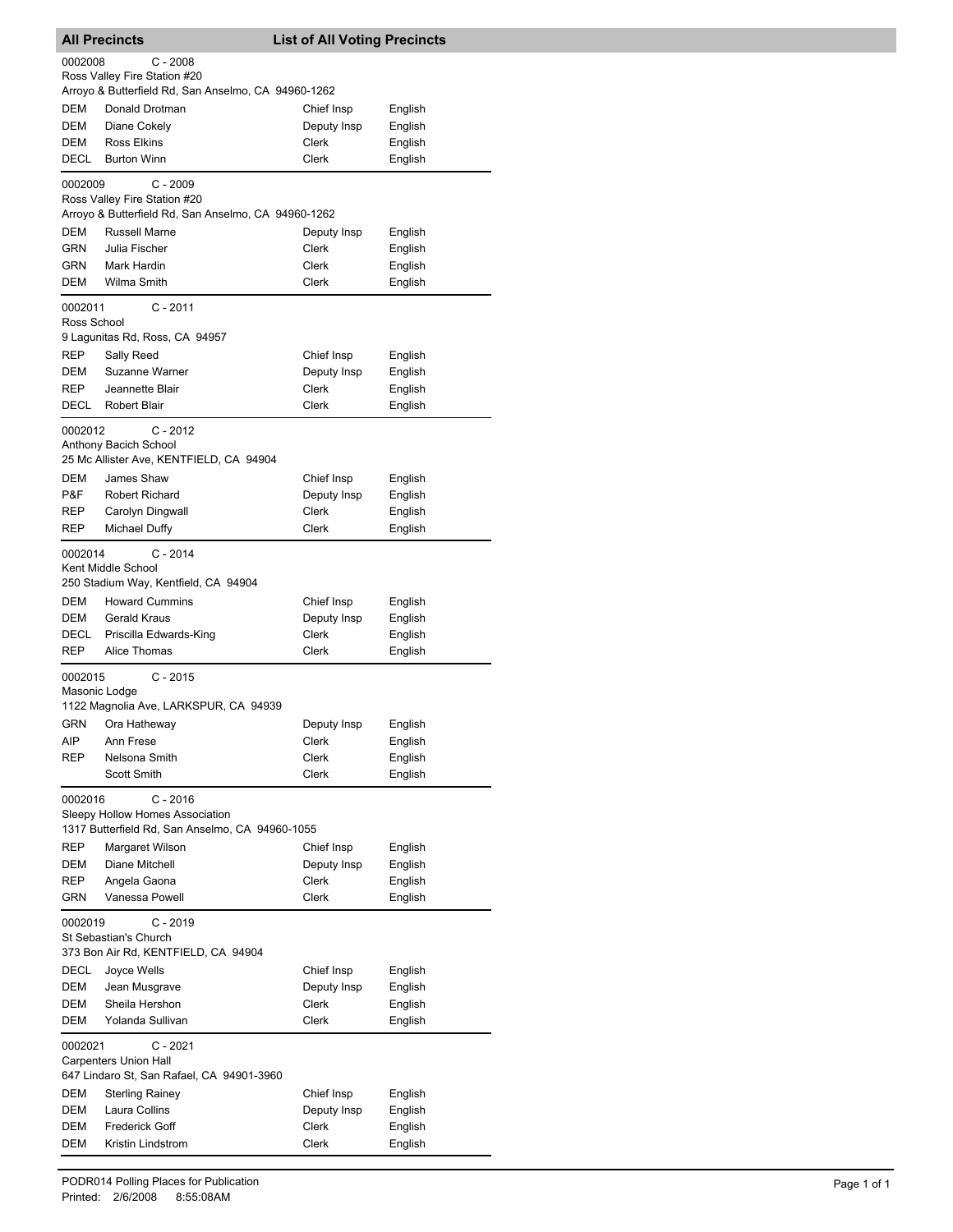|               | <b>All Precincts</b>                                                           | <b>List of All Voting Precincts</b> |                    |
|---------------|--------------------------------------------------------------------------------|-------------------------------------|--------------------|
| 0002022       | C - 2022                                                                       |                                     |                    |
|               | <b>Carpenters Union Hall</b>                                                   |                                     |                    |
|               | 647 Lindaro St, San Rafael, CA 94901-3960                                      |                                     |                    |
| REP           | Don Magdanz                                                                    | Deputy Insp                         | English            |
| DEM           | John Carroll                                                                   | Clerk                               | E, S               |
| DEM           | Jane Middleton                                                                 | Clerk                               | English            |
| REP           | <b>Candace Rufer</b>                                                           | Clerk                               | English            |
| 0002101       | 2101                                                                           |                                     |                    |
| The Tamalpais |                                                                                |                                     |                    |
|               | 501 Via Casitas, GREENBRAE, CA 94904                                           |                                     |                    |
| REP           | Norman Schoenstein                                                             | Chief Insp                          | English            |
| REP           | Geoffrey Jones                                                                 | Deputy Insp                         | English            |
| DEM           | Mohammad Mirzapour                                                             | Clerk                               | English            |
| REP           | Myrna Encinas Pepper                                                           | Clerk                               | English            |
| DEM           | Joy Peterson                                                                   | Clerk                               | English            |
| 0002102       | 2102<br>St Sebastian's Church<br>373 Bon Air Rd, KENTFIELD, CA 94904           |                                     |                    |
| DEM           | Michelle Mayfield-Baske                                                        | Deputy Insp                         | English            |
| DEM           | Joseph Cohen                                                                   | Clerk                               | English            |
| DEM           | <b>Renee Ruttiman</b>                                                          | Clerk                               | English            |
| DEM           | Joseph Sheean                                                                  | Clerk                               | English            |
| 0002107       | 2107                                                                           |                                     |                    |
|               | <b>Larkspur Recreation Department</b><br>240 Doherty Drive, Larkspur, CA 94939 |                                     |                    |
| DEM           | Edward Wynne Jr                                                                | Chief Insp                          | English            |
| DEM           | <b>Michael Roller</b>                                                          | Deputy Insp                         | English            |
| DECL          | Howard Long                                                                    | <b>Clerk</b>                        | English            |
| REP           | Jay Wark                                                                       | Clerk                               | English            |
| 0002108       | 2108                                                                           |                                     |                    |
|               | St Patrick's Church                                                            |                                     |                    |
|               | Magnolia & King Streets, Larkspur, CA 94939-1943                               |                                     |                    |
| REP           | Janis Kuhn                                                                     | Chief Insp                          | English            |
| DEM           | Joann Mannion                                                                  | Deputy Insp                         | English            |
| AIP           | Alissa De Vogel                                                                | <b>Clerk</b>                        | English            |
| DEM           | Jennifer Miller                                                                | Clerk                               | English            |
|               | Sean Miller                                                                    | Clerk                               | English            |
| 0002109       | 2109                                                                           |                                     |                    |
|               | St Patrick's Church<br>Magnolia & King Streets, Larkspur, CA 94939-1943        |                                     |                    |
| <b>DECL</b>   |                                                                                |                                     |                    |
| DEM           | Nancy Faber<br>Roger Reynolds                                                  | Deputy Insp<br><b>Clerk</b>         | English<br>English |
| DEM           | <b>Brandy Williams</b>                                                         | Clerk                               | English            |
| 0002201       | 2201                                                                           |                                     |                    |
|               | <b>Wade Thomas School</b>                                                      |                                     |                    |
|               | Ross At Kensington, San Anselmo, CA 94960-2941                                 |                                     |                    |
| <b>DEM</b>    | John Boudett                                                                   | Deputy Insp                         | English            |
| REP<br>DEM    | Suzanna Abbott                                                                 | Clerk<br>Clerk                      | English            |
|               | Fillegenie Levasseur                                                           |                                     | English            |
| 0002205       | 2205                                                                           |                                     |                    |
|               | American Legion Hall<br>120 Veterans Place, SAN ANSELMO, CA 94960              |                                     |                    |
| DEM           | <b>Charles Herbert</b>                                                         | Chief Insp                          | English            |
| DEM           | Janet Zeller                                                                   | Deputy Insp                         | English            |
| DEM           | William Coleman                                                                | Clerk                               | English            |
| DEM           | <b>Walter Cuthbertson</b>                                                      | Clerk                               | English            |
| DEM           | Phyllis Weber                                                                  | Clerk                               | English            |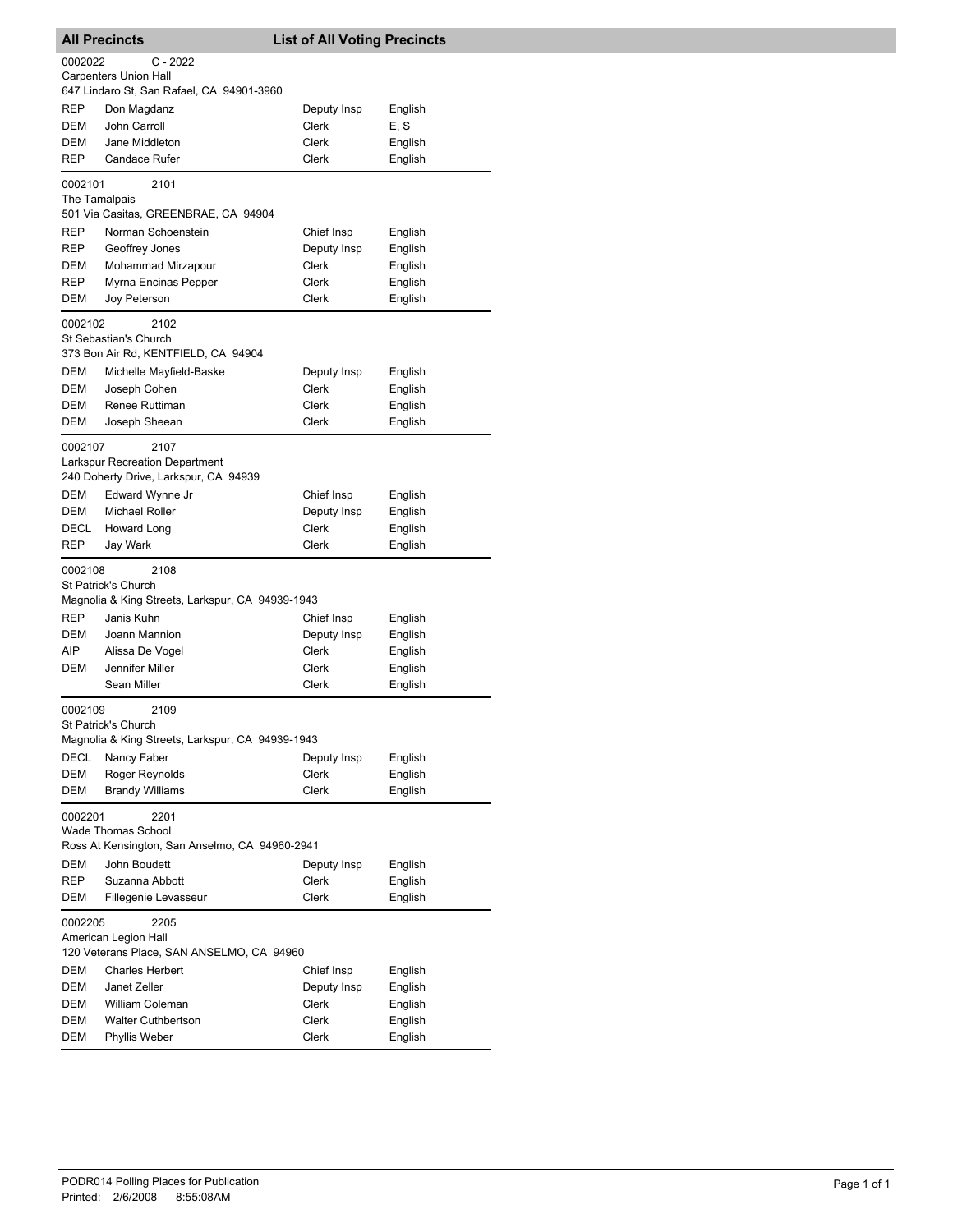| <b>All Precincts</b>            |                                                               | <b>List of All Voting Precincts</b> |         |
|---------------------------------|---------------------------------------------------------------|-------------------------------------|---------|
| 0002206                         | 2206                                                          |                                     |         |
|                                 | American Legion Hall                                          |                                     |         |
|                                 | 120 Veterans Place, SAN ANSELMO, CA 94960                     |                                     |         |
| DEM                             | Maureen Mc Manus                                              | Deputy Insp                         | English |
| DEM                             | Vivian Berliner                                               | Clerk                               | English |
| REP                             | Hilda Mills                                                   | Clerk                               | English |
| DEM                             | Marcella Murray                                               | Clerk                               | English |
| 0002207                         | 2207<br>American Legion Hall                                  |                                     |         |
|                                 | 120 Veterans Place, SAN ANSELMO, CA 94960                     |                                     |         |
| DEM                             | <b>Theresa Deiters</b>                                        | Deputy Insp                         | English |
| DEM                             | Paul Andersen                                                 | Clerk                               | English |
| DECL                            | <b>Chandler Hannon</b>                                        | Clerk                               | English |
|                                 |                                                               |                                     |         |
| 0002301                         | 2301                                                          |                                     |         |
|                                 | Fairfax Women's Club                                          |                                     |         |
|                                 | 46 Park Rd, FAIRFAX, CA 94930                                 |                                     |         |
| REF                             | Patricia Lesavoy                                              | Chief Insp                          | English |
| GRN                             | Cindi Darling                                                 | Deputy Insp                         | English |
| DEM                             | <b>Robert Davis</b>                                           | Clerk                               | English |
| DEM                             | Rose Wager                                                    | Clerk                               | English |
| 0002302                         | 2302<br>Fairfax Women's Club<br>46 Park Rd, FAIRFAX, CA 94930 |                                     |         |
| DEM                             | Rebecca Gillespie                                             | Deputy Insp                         | English |
| <b>DECL</b>                     | Delanie Cassell                                               | Clerk                               | English |
| DEM                             | <b>Silver Clark</b>                                           | Clerk                               | English |
| <b>REP</b>                      | <b>Brian Cole</b>                                             | Clerk                               | English |
|                                 |                                                               |                                     |         |
| 0002303                         | 2303<br>Fairfax Women's Club<br>46 Park Rd, FAIRFAX, CA 94930 |                                     |         |
| DEM                             | Caine Starelli                                                | Deputy Insp                         | English |
| REP                             | John Blickensderfer                                           | Clerk                               | English |
| DEM                             | Dale Mc Carty                                                 | Clerk                               | English |
| DEM                             | Mark Mc Lane                                                  | Clerk                               | English |
| 0002304                         | 2304<br>Fairfax Regional Library                              |                                     |         |
|                                 | 2097 Sir Francis Drake Blvd, Fairfax, CA 94930-1115           |                                     |         |
| DEM                             | Joyce Cole                                                    | Chief Insp                          | English |
| GRN                             | Rue Burlingham                                                | Deputy Insp                         | English |
| AIP                             | Floria Oliveira                                               | Clerk                               | English |
| DEM                             | <b>G</b> Richards                                             | Clerk                               | English |
| DEM                             | Joan Wada                                                     | Clerk                               | English |
| 0002305<br><b>Bennett House</b> | 2305                                                          |                                     |         |
|                                 | 53 Taylor Drive (Claus & Taylor), FAIRFAX, CA 94930           |                                     |         |
| REP                             | Eleanor Prugh                                                 | Deputy Insp                         | English |
| DECL                            | Nicole Paterson                                               | Clerk                               | English |
| DEM<br>0002306<br>Manor School  | Susan Radelt<br>2306                                          | Clerk                               | English |
|                                 | 150 Oak Manor Dr, FAIRFAX, CA 94930                           |                                     |         |
| GRN                             | lan Roth                                                      | Chief Insp                          | English |
| DEM                             | Mary Yates                                                    | Deputy Insp                         | E, S    |
| DEM                             | Barbara Coler                                                 | Clerk                               | English |
| DEM                             | Adell Freeman                                                 | Clerk                               | English |
| DEM                             | Pia Saldarriaga-Moreno                                        | Clerk                               | E, S    |
|                                 |                                                               |                                     |         |
| 0002402<br>Ross School          | 2402                                                          |                                     |         |
|                                 | 9 Lagunitas Rd, Ross, CA 94957                                |                                     |         |
| REP                             | Marty Bautista                                                | Deputy Insp                         | English |
| REP                             | Margot Havel                                                  | Clerk                               | English |
| P&F                             | <b>Mindy Pines</b>                                            | Clerk                               | E, S    |
| DEM                             | Robert Selko                                                  | Clerk                               | English |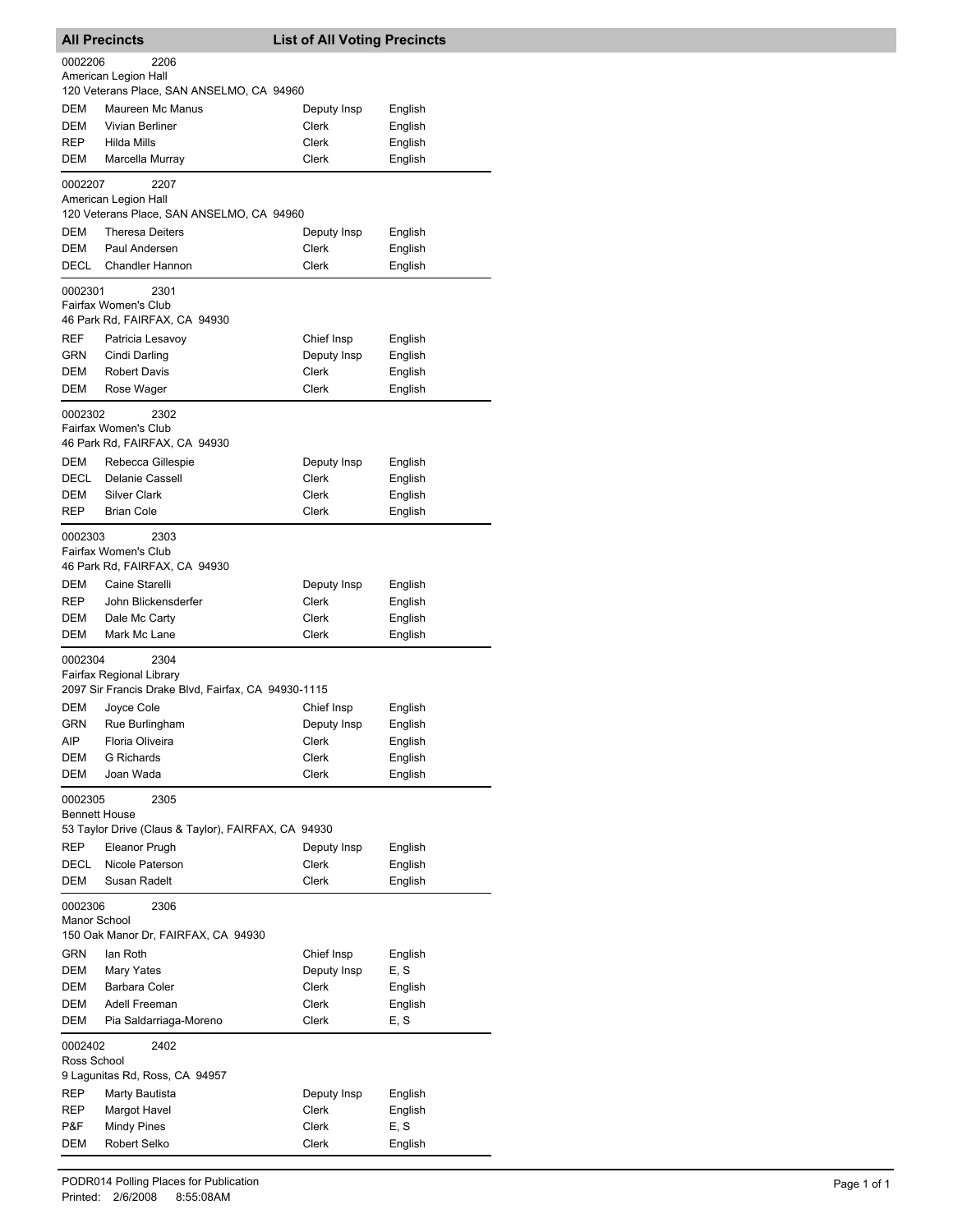| <b>All Precincts</b>    |                                                                                        | <b>List of All Voting Precincts</b> |                    |
|-------------------------|----------------------------------------------------------------------------------------|-------------------------------------|--------------------|
| 0002601                 | 2601<br>Sleepy Hollow Presbyterian Church<br>100 Tarry Rd, San Anselmo, CA 94960-1066  |                                     |                    |
| <b>REP</b><br>REP       | Constance Berto<br>Patricia Ehrhart                                                    | Chief Insp<br>Deputy Insp           | English<br>English |
| DECL<br>DEM             | Joan Jacks<br>Keeley Valentino                                                         | Clerk<br>Clerk                      | English<br>English |
| 0002701<br>Manor School | 2701<br>150 Oak Manor Dr, FAIRFAX, CA 94930                                            |                                     |                    |
| REP<br>DEM              | Marcia Dunn<br>Mary Niblock                                                            | Deputy Insp<br>Clerk                | English<br>English |
| GRN                     | Christopher Werner                                                                     | Clerk                               | English            |
| 0002902                 | 2902<br>San Rafael Community Center<br>618 B St, SAN RAFAEL, CA 94901                  |                                     |                    |
| DEM                     | William Dagg                                                                           | Chief Insp                          | English            |
| <b>DEM</b><br>DEM       | David Leland<br>Ellen Burns                                                            | Deputy Insp<br>Clerk                | English<br>English |
| <b>DEM</b>              | Joanna De Borse                                                                        | Clerk                               | English            |
| GRN                     | Roger Stoll                                                                            | Clerk                               | English            |
| 0002907                 | 2907<br>First Presbyterian Church<br>1510 5th Ave, San Rafael, CA 94901                |                                     |                    |
| DEM                     | Robert Karfiol                                                                         | Deputy Insp                         | English            |
| REP                     | Bernadette Payne                                                                       | Clerk                               | English            |
| REP                     | <b>Bruce Payne</b>                                                                     | Clerk                               | English            |
| 0002908                 | 2908<br>San Rafael Community Center<br>618 B St, SAN RAFAEL, CA 94901                  |                                     |                    |
| REP                     | Jeffrey Stahl                                                                          | Deputy Insp                         | English            |
| DECL<br><b>DEM</b>      | Erin Graves<br>Roberta Kemp                                                            | Clerk<br>Clerk                      | English            |
| LІВ                     | Gladys Pereira                                                                         | Clerk                               | English<br>English |
| 0003001                 | $C - 3001$<br>Sausalito Women's Club<br>120 Central Ave, Sausalito, CA 94965           |                                     |                    |
| DEM                     | Louise Dzimian                                                                         | Chief Insp                          | English            |
| DEM                     | Lawrence Saxon                                                                         | Deputy Insp                         | English            |
| DEM                     | Ruth Churchill                                                                         | Clerk                               | English            |
| DEM                     | Aaron Falkenbach                                                                       | Clerk                               | English            |
| 0003002                 | $C - 3002$<br>Star Of Sea Catholic Church<br>180 Harrison Ave, SAUSALITO, CA 94965     |                                     |                    |
| <b>REP</b>              | Marie Farley                                                                           | Chief Insp                          | English            |
| DECL<br>AIP             | <b>Vicki Terris</b>                                                                    | Deputy Insp                         | English            |
| DEM                     | Mary Christman-Phelps<br>Alan Levinson                                                 | Clerk<br>Clerk                      | English<br>English |
| DEM                     | Elizabeth O Connor                                                                     | Clerk                               | English            |
| 0003003                 | $C - 3003$<br>Mill Valley Community Ctr<br>180 Camino Alto, Mill Valley, CA 94941-4603 |                                     |                    |
| DEM                     | Frank Luederitz                                                                        | Chief Insp                          | English            |
| DEM                     | Debora Busse                                                                           | Deputy Insp                         | English            |
| DEM<br>DEM              | Leon Gersten<br>Barbara Merino                                                         | Clerk<br>Clerk                      | English<br>English |
| 0003004                 | $C - 3004$<br>Mill Valley Community Ctr                                                |                                     |                    |
|                         | 180 Camino Alto, Mill Valley, CA 94941-4603                                            |                                     |                    |
| DEM<br>DEM              | Morgan Smith<br>Mary Bizzarri                                                          | Deputy Insp<br>Clerk                | English<br>English |
| DECL                    | Lorraine Heitchue                                                                      | Clerk                               | English            |
| REP                     | Ursula Kerr                                                                            | Clerk                               | English            |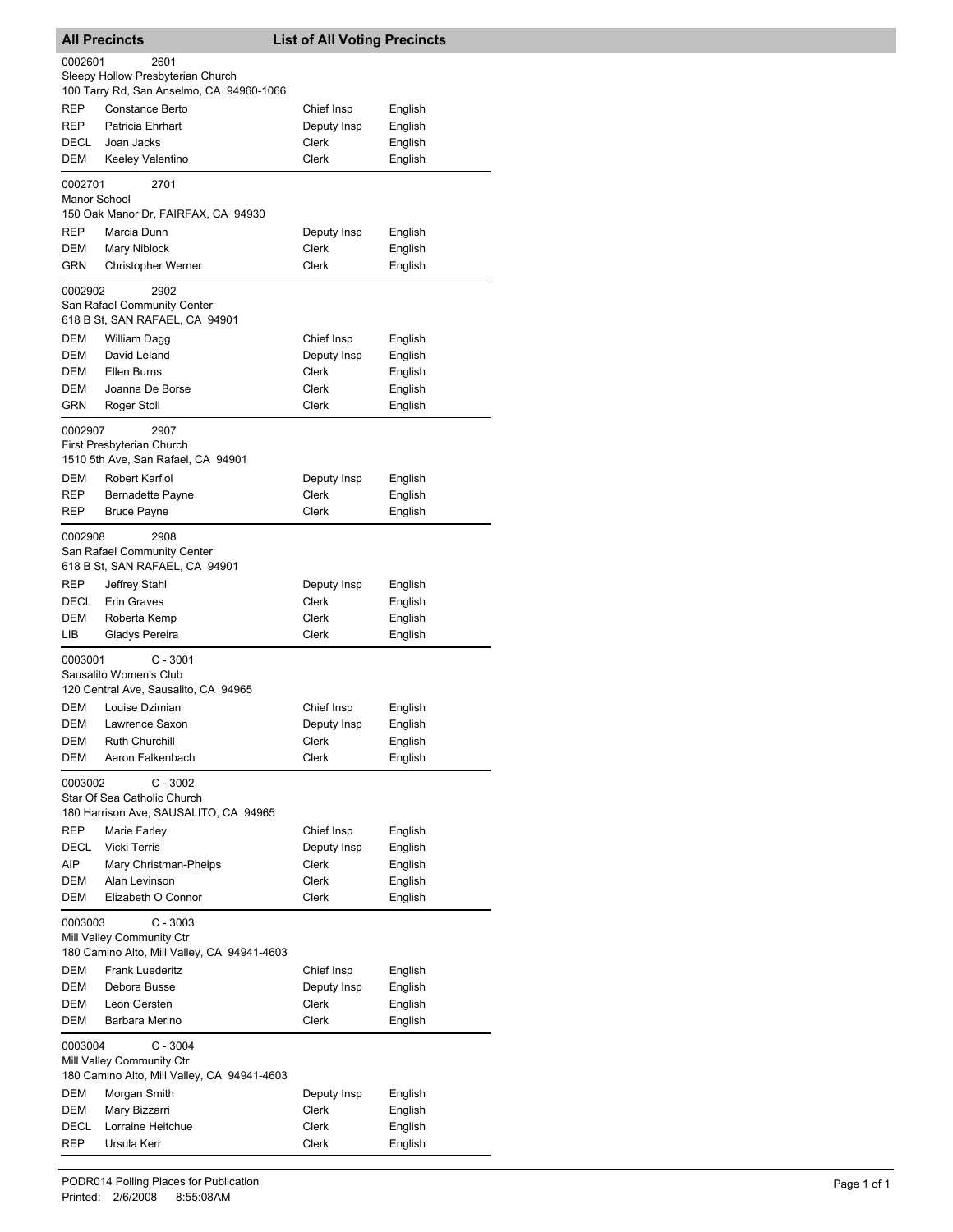| <b>All Precincts</b>   |                                                                                           | <b>List of All Voting Precincts</b> |         |
|------------------------|-------------------------------------------------------------------------------------------|-------------------------------------|---------|
| 0003005                | C - 3005                                                                                  |                                     |         |
|                        | Episcopal Church Of Our Savior                                                            |                                     |         |
|                        | 10 Old Mill St, MILL VALLEY, CA 94941                                                     |                                     |         |
| DEM                    | <b>Frances Wolff</b>                                                                      | Chief Insp                          | English |
| DEM                    | James Kasper                                                                              | Deputy Insp                         | English |
| DEM<br>DEM             | Alexander Butti<br><b>Marianne Pelet</b>                                                  | Clerk<br>Clerk                      | English |
|                        |                                                                                           |                                     | English |
| 0003006                | $C - 3006$<br>Our Lady Of Mt Carmel Church                                                |                                     |         |
|                        | 3 Oakdale Ave, MILL VALLEY, CA 94941                                                      |                                     |         |
| DEM                    | <b>Milton Weiss</b>                                                                       | Chief Insp                          | English |
| GRN                    | Lisbeth Koelker                                                                           | Deputy Insp                         | English |
| GRN                    | Matthew James Weeder                                                                      | Clerk                               | English |
| REP                    | Alan Wolfes                                                                               | Clerk                               | English |
| 0003007                | $C - 3007$                                                                                |                                     |         |
| Park School            | 360 E. Blithedale Ave, Mill Valley, CA 94941-2140                                         |                                     |         |
| REP                    | Barbara Morgan                                                                            | Chief Insp                          | English |
| DEM                    | Maureen O Connor                                                                          | Deputy Insp                         | English |
| REP                    | Michael Maguire                                                                           | Clerk                               | English |
| REP                    | Kenneth Parker                                                                            | Clerk                               | English |
|                        |                                                                                           |                                     |         |
| 0003008<br>Park School | 3008                                                                                      |                                     |         |
|                        | 360 E. Blithedale Ave, Mill Valley, CA 94941-2140                                         |                                     |         |
| DEM                    | Sandra Lamke                                                                              | Deputy Insp                         | English |
| DEM                    | Donna Carrillo                                                                            | Clerk                               | English |
| DEM                    | Jerome Kirkpatrick                                                                        | Clerk                               | English |
| DEM                    | <b>Martin Russell</b>                                                                     | Clerk                               | English |
| 0003009                | $C - 3009$<br>Sewerage Agency Of So Marin<br>450 Sycamore Ave, Mill Valley, CA 94941-2232 |                                     |         |
| DEM                    | John Eagan                                                                                | Chief Insp                          | English |
| DEM                    | Amy Andrews                                                                               | Deputy Insp                         | English |
| DEM                    | Nancy Davis                                                                               | Clerk                               | English |
| REP                    | Paul Meade                                                                                | <b>Clerk</b>                        | English |
| 0003010                | 3010                                                                                      |                                     |         |
| <b>Bel Aire School</b> | 277 Karen Way, TIBURON, CA 94920                                                          |                                     |         |
| REP                    | Roy Benvenuti                                                                             | Chief Insp                          | English |
| REP                    | Sue Benvenuti                                                                             | Deputy Insp                         | English |
| DECL                   | Glenn Felton                                                                              | Clerk                               | English |
| REP                    | Robert Hibbs                                                                              | Clerk                               | English |
| REF                    | Diana Williams                                                                            | Clerk                               | English |
| 0003011                | $C - 3011$<br>Tam Valley Community Ctr<br>203 Marin Ave, Mill Valley, CA 94941-4068       |                                     |         |
| DEM                    | Lynn Eichinger                                                                            | Chief Insp                          | English |
| DEM                    | Hendrik Idzerda                                                                           | Deputy Insp                         | English |
| REP                    | <b>Walter Dods</b>                                                                        | Clerk                               | English |
| DEM                    | <b>Florence Hering</b>                                                                    | Clerk                               | English |
| DEM                    | Yolanda Hylkema                                                                           | Clerk                               | English |
| 0003012                | $C - 3012$                                                                                |                                     |         |
|                        | <b>Tam Valley Community Ctr</b><br>203 Marin Ave, Mill Valley, CA 94941-4068              |                                     |         |
| DEM                    | James Adams                                                                               | Deputy Insp                         | English |
| DECL                   | <b>Beth Brandes</b>                                                                       | Clerk                               | English |
| DECL                   | Paulette Lueke                                                                            | Clerk                               | English |
| REP                    | Donald Potter                                                                             | Clerk                               | English |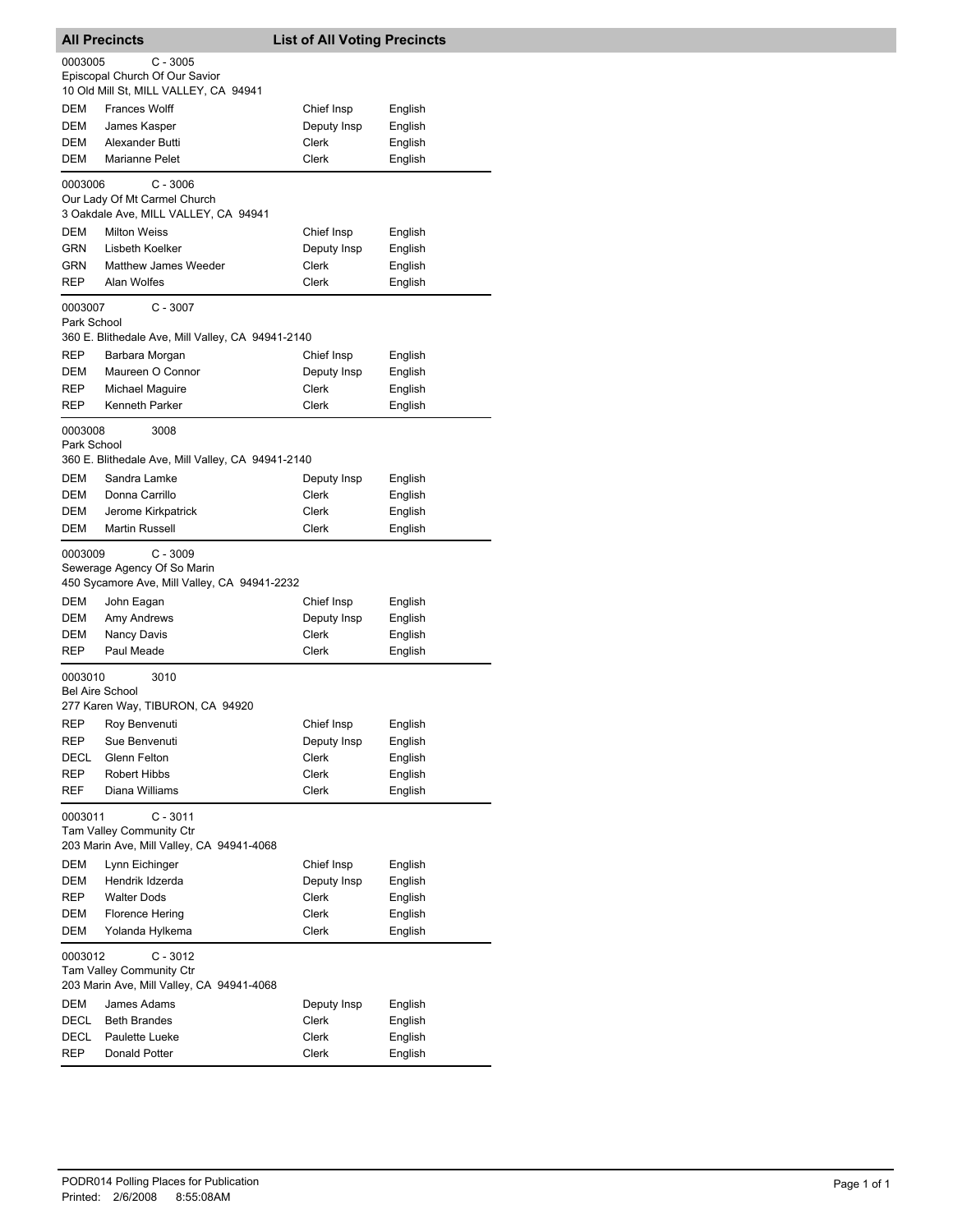|            | <b>All Precincts</b>                                                                         | <b>List of All Voting Precincts</b> |                    |
|------------|----------------------------------------------------------------------------------------------|-------------------------------------|--------------------|
| 0003013    | $C - 3013$<br>Almonte Improvement Club<br>Almonte & Wisteria Way, Mill Valley, CA 94941-4138 |                                     |                    |
| <b>GRN</b> | Mark Williamson                                                                              | Chief Insp                          | English            |
| DEM        | Caroline Jonsson                                                                             | Deputy Insp                         | English            |
| REP        | Fredericka Cobey                                                                             | Clerk                               | English            |
| DEM        | Rebecca Whiting                                                                              | Clerk                               | English            |
| 0003014    | $C - 3014$<br>Almonte Improvement Club                                                       |                                     |                    |
|            | Almonte & Wisteria Way, Mill Valley, CA 94941-4138                                           |                                     |                    |
| DEM        | Joshua Knox                                                                                  | Deputy Insp                         | English            |
| DEM        | Rita Hagen                                                                                   | Clerk                               | English            |
| DEM        | James Hill                                                                                   | Clerk                               | English            |
| DEM        | Keith Phillips                                                                               | Clerk                               | English            |
| 0003015    | $C - 3015$<br>Marin Community Services Dist<br>630 Drake Ave, Marin City, CA 94965           |                                     |                    |
| DEM        | <b>Curt Kinkead</b>                                                                          | Chief Insp                          | English            |
| DECL       | <b>Robert Williams</b>                                                                       | Deputy Insp                         | English            |
| DECL       | Donald Campbell                                                                              | Clerk                               | English            |
| DEM        | Donald Haaga                                                                                 | Clerk                               | English            |
| DEM        | Elizabeth Wellman                                                                            | <b>Clerk</b>                        | English            |
| 0003016    | $C - 3016$<br>So Marin Fire Protection Dist<br>308 Reed Blvd, MILL VALLEY, CA 94941          |                                     |                    |
| DEM        | David Pittle                                                                                 | Chief Insp                          | English            |
| DECL       | Stephen J Parker                                                                             | Deputy Insp                         | English            |
| DEM        | Gloria Di Biase                                                                              | Clerk                               | English            |
| DECL       | Lisa Blake Dunwoody                                                                          | Clerk                               | English            |
| REP        | <b>Tony Flores</b>                                                                           | <b>Clerk</b>                        | English            |
| 0003018    | $C - 3018$<br><b>Strawberry Shores Office</b><br>111 Seminary Dr., MILL VALLEY, CA 94941     |                                     |                    |
| DEM        | John Kraus                                                                                   | Chief Insp                          | English            |
| DEM        | <b>Bonnie Glaser</b>                                                                         | Deputy Insp                         | English            |
| DECL       | <b>Beverly Kern</b>                                                                          | Clerk                               | English            |
| <b>REP</b> | Susan Murphy                                                                                 | Clerk                               | English            |
| DEM        | <b>Elaine Neuwirth</b>                                                                       | Clerk                               | English            |
| 0003019    | $C - 3019$<br>Shepherd Of Hills Lutheran Church<br>9 Shepherd Way, TIBURON, CA 94920         |                                     |                    |
| REP        | <b>Walter Strakosch</b>                                                                      | Chief Insp                          | English            |
| DECL       | John Adikes                                                                                  | Deputy Insp                         | English            |
| DEM        | Eugene Huggins                                                                               | Clerk                               | English            |
| REP        | Mary Strakosch                                                                               | Clerk                               | English            |
| DECL       | Christine Whiting                                                                            | <b>Clerk</b>                        | English            |
| 0003104    | 3104<br>Star Of Sea Catholic Church                                                          |                                     |                    |
|            | 180 Harrison Ave, SAUSALITO, CA 94965                                                        |                                     |                    |
| DECL       | Alan Maurice Farnham                                                                         | Deputy Insp                         | English            |
| REP        | Julia Greene                                                                                 | Clerk                               | English            |
| DEM        | Gloria Magee                                                                                 | Clerk                               | E, S               |
| 0003105    | 3105<br>Sausalito City Hall                                                                  |                                     |                    |
|            | 420 Litho Street, SAUSALITO, CA 94965                                                        |                                     |                    |
| DEM        | Annelouise Elkington                                                                         | Chief Insp                          | English            |
| REP        | Marysia Kolipinski<br>Monika Kolipinski                                                      | Deputy Insp<br>Clerk                | English<br>English |
| REP<br>REP | Zofia Kolipinski                                                                             | Clerk                               | English            |
|            |                                                                                              |                                     |                    |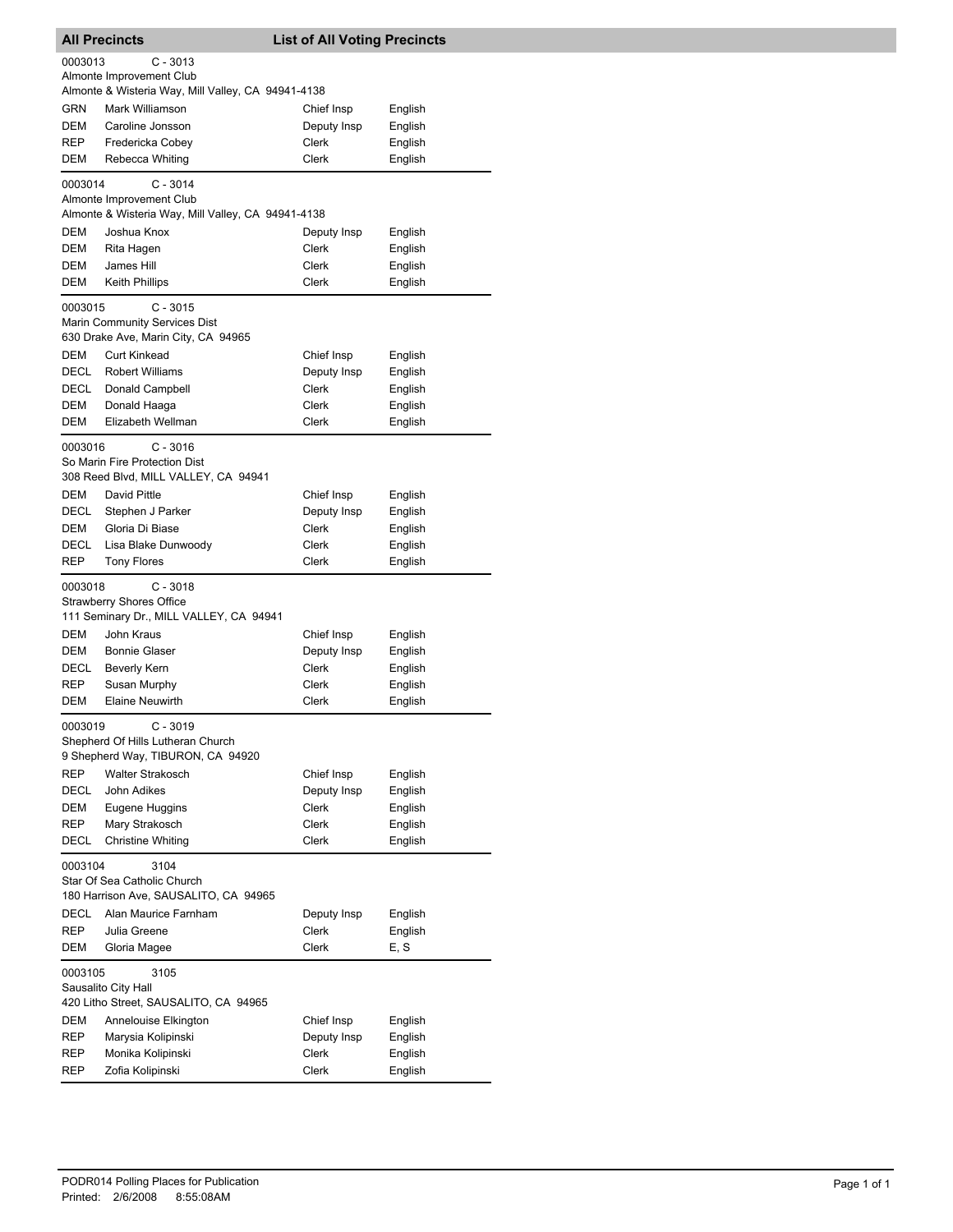|                         | <b>All Precincts</b>                                         | <b>List of All Voting Precincts</b> |                    |
|-------------------------|--------------------------------------------------------------|-------------------------------------|--------------------|
| 0003106                 | 3106                                                         |                                     |                    |
|                         | Sausalito City Hall                                          |                                     |                    |
|                         | 420 Litho Street, SAUSALITO, CA 94965                        |                                     |                    |
| DEM                     | Linda Agapekian                                              | Deputy Insp                         | English            |
| REP                     | <b>Charles Donald</b>                                        | Clerk                               | English            |
| DECL<br><b>DEM</b>      | Marsha Gaytan<br>Maeve Metzger                               | Clerk<br>Clerk                      | English<br>English |
|                         |                                                              |                                     |                    |
| 0003107                 | 3107                                                         |                                     |                    |
|                         | Sausalito City Hall<br>420 Litho Street, SAUSALITO, CA 94965 |                                     |                    |
| REP                     | Jean Comerford                                               | Deputy Insp                         | English            |
| DECL                    | Stephen Bartelmez                                            | Clerk                               | English            |
| DEM                     | Nancy Clark                                                  | Clerk                               | English            |
| DEM                     | Annette De Agero                                             | Clerk                               | English            |
| 0003204                 | 3204                                                         |                                     |                    |
|                         | Mill Valley City Hall                                        |                                     |                    |
|                         | 26 Corte Madera Ave, MILL VALLEY, CA 94941                   |                                     |                    |
| REP                     | Elinor Franchetti                                            | Chief Insp                          | English            |
| REP                     | Bruno Franchetti                                             | Deputy Insp                         | English            |
| DECL                    | Jenny Lee                                                    | <b>Clerk</b>                        | English            |
| REP                     | Joseph Smith                                                 | Clerk                               | English            |
| 0003207                 | 3207                                                         |                                     |                    |
|                         | Our Lady Of Mt Carmel Church                                 |                                     |                    |
|                         | 3 Oakdale Ave, MILL VALLEY, CA 94941                         |                                     |                    |
| <b>DEM</b>              | Zoe Borkowski                                                | Deputy Insp                         | English            |
| DEM<br>DEM              | Lynn Breger<br>Mary Pavlisin                                 | Clerk<br>Clerk                      | English            |
| DEM                     | Helen Rutledge                                               | Clerk                               | English<br>English |
|                         |                                                              |                                     |                    |
| 0003216<br>The Redwoods | 3216                                                         |                                     |                    |
|                         | 40 Camino Alto, MILL VALLEY, CA 94941                        |                                     |                    |
| DEM                     | Warren Uhte                                                  | Chief Insp                          | English            |
| DEM                     | Elizabeth Moody                                              | Deputy Insp                         | English            |
| DEM                     | Mary Rozen                                                   | Clerk                               | English            |
| REP                     | Genevieve Sorensen                                           | Clerk                               | English            |
| 0003301                 | 3301                                                         |                                     |                    |
|                         | Shepherd Of Hills Lutheran Church                            |                                     |                    |
|                         | 9 Shepherd Way, TIBURON, CA 94920                            |                                     |                    |
| <b>REP</b>              | <b>Mary Bowles</b>                                           | Deputy Insp                         | English            |
| DEM                     | Morse Byer                                                   | Clerk                               | English            |
| DEM                     | Aviva Shane                                                  | Clerk                               | English            |
| 0003302                 | 3302                                                         |                                     |                    |
| Del Mar School          |                                                              |                                     |                    |
|                         | 105 Avenida Miraflores, Tiburon, CA 94920                    |                                     |                    |
| <b>REP</b><br>DEM       | Andrea Ventris<br>Lorraine Ferrua                            | Chief Insp                          | English            |
| REP                     | Kathryn Catalano                                             | Deputy Insp<br><b>Clerk</b>         | English<br>English |
| DEM                     | Rachel Salmanowitz                                           | Clerk                               | English            |
| DEM                     | Jane Van Blaricom                                            | Clerk                               | English            |
|                         |                                                              |                                     |                    |
| 0003303                 | 3303<br><b>Tiburon Baptist Church</b>                        |                                     |                    |
|                         | 445 Greenwood Beach Rd, TIBURON, CA 94920                    |                                     |                    |
| DEM                     | Susan Schmidt                                                | Chief Insp                          | English            |
| DECL                    | Marcia Felton                                                | Deputy Insp                         | English            |
| DEM                     | Ralph Johnson                                                | Clerk                               | English            |
| REP                     | Maria Russillo                                               | Clerk                               | E, S               |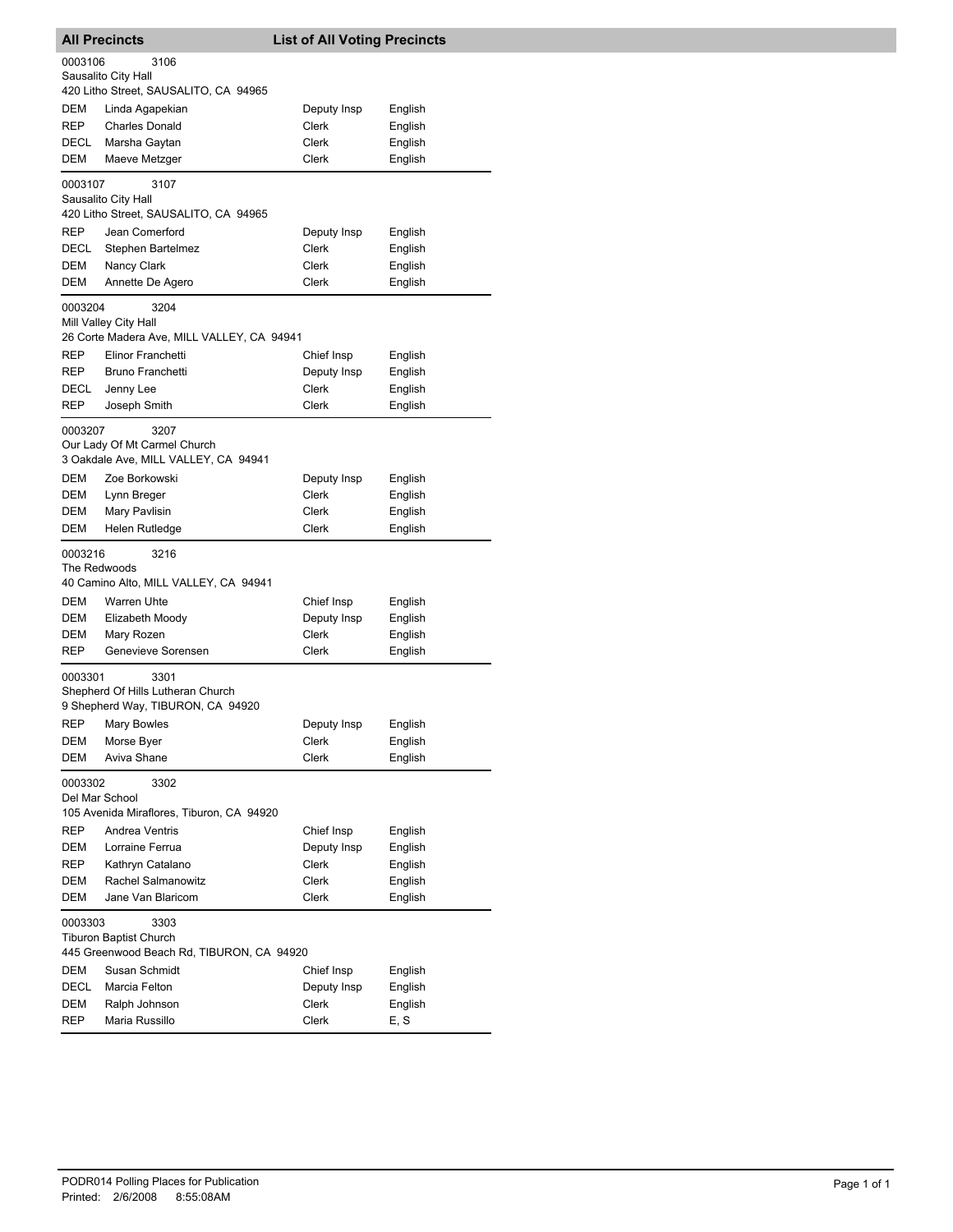| <b>All Precincts</b>                                                                          |                                                                                                                                                  | <b>List of All Voting Precincts</b>                  |                                                     |
|-----------------------------------------------------------------------------------------------|--------------------------------------------------------------------------------------------------------------------------------------------------|------------------------------------------------------|-----------------------------------------------------|
| 0003304                                                                                       | 3304<br><b>Tiburon Town Hall</b>                                                                                                                 |                                                      |                                                     |
| DEM<br>DEM<br>DEM<br>DEM<br>DECL                                                              | 1505 Tiburon Blvd, Tiburon, CA 94920<br><b>Richard Park</b><br><b>Arnold Gallegos</b><br>Patricia Jenkins<br>Debra Kay<br><b>Richard Wallace</b> | Chief Insp<br>Deputy Insp<br>Clerk<br>Clerk<br>Clerk | English<br>English<br>English<br>English<br>English |
| 0003305                                                                                       | 3305<br><b>Tiburon Town Hall</b><br>1505 Tiburon Blvd, Tiburon, CA 94920                                                                         |                                                      |                                                     |
| AIP<br>REP<br>DEM<br>DECL                                                                     | Sandra Macleod White<br>Catharine Benediktsson<br>Joann Disano<br>Margaret Jett                                                                  | Deputy Insp<br>Clerk<br>Clerk<br>Clerk               | English<br>English<br>English<br>English            |
| 0003306                                                                                       | 3306<br><b>Tiburon Town Hall</b><br>1505 Tiburon Blvd, Tiburon, CA 94920                                                                         |                                                      |                                                     |
| DECL<br>DECL<br>DEM                                                                           | <b>Thomas Gallaher</b><br>Elizabeth De Tomasi<br>Ronald Skellenger                                                                               | Deputy Insp<br>Clerk<br>Clerk                        | English<br>English<br>English                       |
| 0003401                                                                                       | 3401<br><b>Belvedere Community Center</b><br>Community Road, Belvedere, CA 94920                                                                 |                                                      |                                                     |
| DEM<br>DECL<br>DEM<br>REP                                                                     | Robert Flynn<br>Allan Vetere<br>Christina Dewey<br>Lucy Walton                                                                                   | Chief Insp<br>Deputy Insp<br>Clerk<br>Clerk          | English<br>English<br>English<br>English            |
| 0003402<br>3402<br><b>Belvedere Community Center</b><br>Community Road, Belvedere, CA 94920   |                                                                                                                                                  |                                                      |                                                     |
| REP<br>REP<br>DEM<br>DEM                                                                      | Vicki Finley<br>Ida Mae H Berg<br>Alice Draa<br>Barbara Galyen                                                                                   | Deputy Insp<br>Clerk<br>Clerk<br>Clerk               | English<br>English<br>English<br>English            |
| 0003503                                                                                       | 3503<br>Tam Valley Community Ctr<br>203 Marin Ave, Mill Valley, CA 94941-4068                                                                    |                                                      |                                                     |
| <b>REP</b><br>DEM                                                                             | DEM Maggi Nicholson<br>Bahram Khamjani<br>Robert Mc Cully                                                                                        | Deputy Insp<br>Clerk<br>Clerk                        | English<br>English<br>English                       |
| 0003601<br>3601<br>Marin Community Services Dist<br>630 Drake Ave, Marin City, CA 94965       |                                                                                                                                                  |                                                      |                                                     |
| DEM<br>DEM<br><b>GRN</b>                                                                      | Ava Tate<br><b>Monica Merkins</b><br>Eric Overholt                                                                                               | Deputy Insp<br>Clerk<br>Clerk                        | English<br>English<br>English                       |
| 0003704<br>3704<br><b>Tiburon Baptist Church</b><br>445 Greenwood Beach Rd, TIBURON, CA 94920 |                                                                                                                                                  |                                                      |                                                     |
| DEM<br>DEM<br>DEM<br>DECL                                                                     | Rachel Conine<br>John Driscoll<br><b>Traute Eckersdorff</b><br><b>Mitch Perkins</b>                                                              | Deputy Insp<br>Clerk<br>Clerk<br>Clerk               | English<br>English<br>English<br>English            |
| 0003705                                                                                       | 3705<br>Marin Amateur Radio Club<br>27 Shell Rd, MILL VALLEY, CA 94941                                                                           |                                                      |                                                     |
| DEM<br>DEM<br>DEM                                                                             | <b>Richard Fahrner</b><br>Michael Kenyon<br><b>Charles Crank</b><br>Pat Deadder                                                                  | Chief Insp<br>Deputy Insp<br>Clerk<br>Clerk          | English<br>English<br>English<br>English            |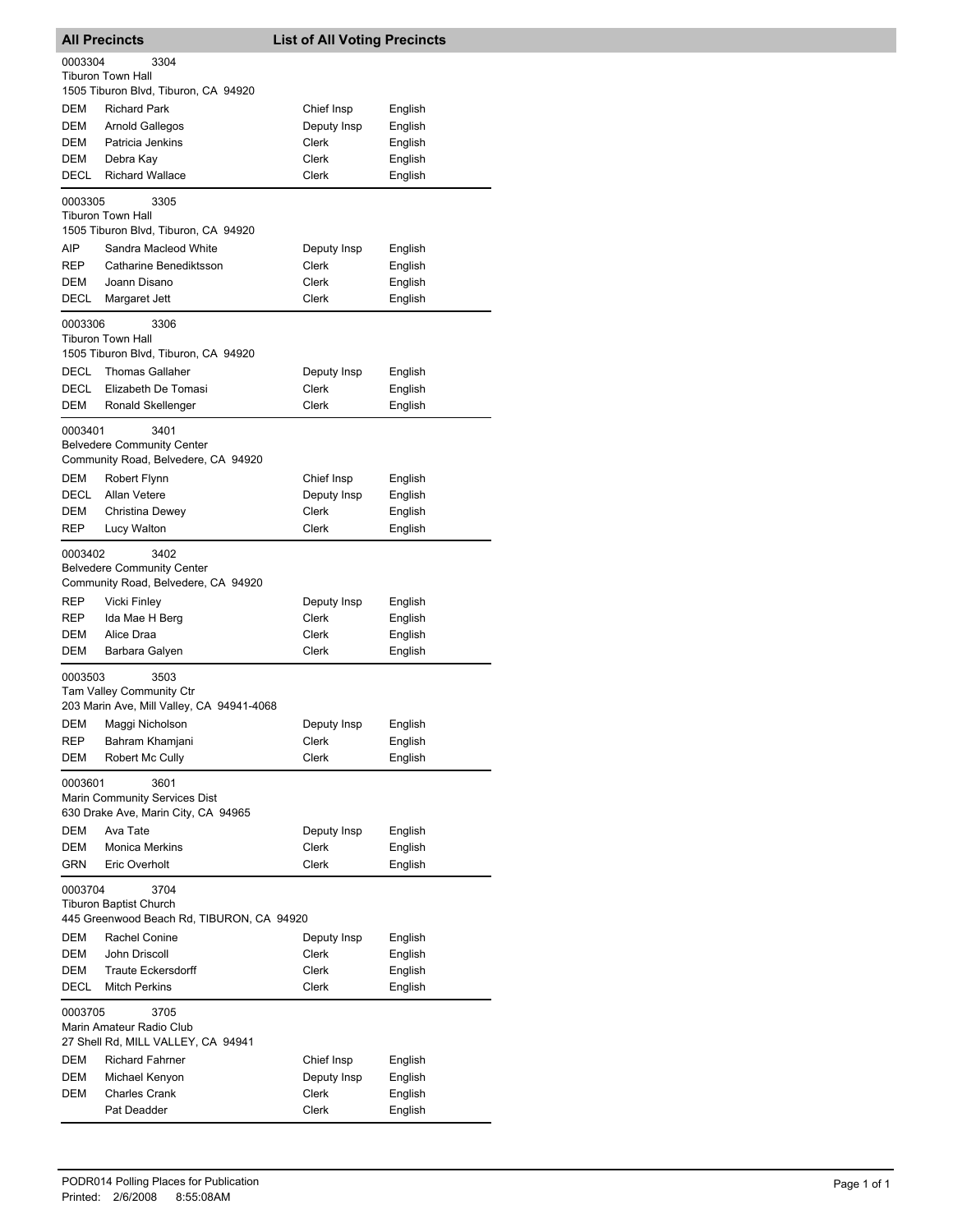|              | <b>All Precincts</b>                                                                         | <b>List of All Voting Precincts</b> |                    |
|--------------|----------------------------------------------------------------------------------------------|-------------------------------------|--------------------|
| 0004001      | C - 4001                                                                                     |                                     |                    |
|              | Pt. Reyes Fire Station                                                                       |                                     |                    |
|              | 4th & B St, Point Reyes, CA 94956                                                            |                                     |                    |
| DEM<br>DEM   | Joan Haley<br><b>Alice Rantos</b>                                                            | Chief Insp<br>Deputy Insp           | English            |
| DEM          | <b>Cathleen Austin</b>                                                                       | Clerk                               | English<br>English |
| <b>DEM</b>   | Kenneth Knabe                                                                                | Clerk                               | English            |
| DEM          | Susan Lincoln                                                                                | Clerk                               | English            |
|              |                                                                                              |                                     |                    |
| 0004004      | $C - 4004$<br>Wild Horse Valley Clubhouse<br>110 Wild Horse Valley Dr, NOVATO, CA 94947      |                                     |                    |
| DEM          | George Minor                                                                                 | Chief Insp                          | English            |
| DEM          | <b>Robert Bolick</b>                                                                         | Deputy Insp                         | English            |
| DEM          | James Lamb                                                                                   | Clerk                               | English            |
| DEM          | William Londeree Jr                                                                          | Clerk                               | English            |
| 0004005      | C - 4005<br>Muir Beach Community Center<br>19 Seacape Dr, Muir Beach, CA 94965               |                                     |                    |
| <b>DEM</b>   | Nancy Knox                                                                                   | Chief Insp                          | English            |
| DEM          | Kathryn Sward                                                                                | Deputy Insp                         | English            |
| REP          | <b>Gail Quentz</b>                                                                           | Clerk                               | English            |
| REP          | Arlene Robertson                                                                             | Clerk                               | English            |
| 0004006      | $C - 4006$<br>Homestead Valley Community Ctr<br>315 Montford Ave, MILL VALLEY, CA 94941      |                                     |                    |
| REP          | <b>Edward Fuchs</b>                                                                          | Chief Insp                          | English            |
| <b>DEM</b>   | Annette Blanchard                                                                            | Deputy Insp                         | English            |
| DECL         | James Dority                                                                                 | Clerk                               | English            |
| DECL<br>DECL | Laurence Friedman                                                                            | Clerk<br>Clerk                      | English            |
|              | Carol Peplinski                                                                              |                                     | English            |
| 0004007      | $C - 4007$<br><b>Stinson Beach Community Center</b><br>30 Belvedere, STINSON BEACH, CA 94970 |                                     |                    |
| DEM          | Mary O Brien                                                                                 | Chief Insp                          | English            |
| DEM          | Hathaway Watson III                                                                          | Deputy Insp                         | English            |
| DEM          | Robin Grean                                                                                  | Clerk                               | English            |
| LIB.         | Immo Gunzerodt                                                                               | Clerk                               | E, S               |
| 0004009      | C - 4009<br><b>Bolinas Community Center</b><br>Wharf Rd, Bolinas, CA 94924                   |                                     |                    |
| DECL         | Cynthia Rodriguez                                                                            | Chief Insp                          | English            |
|              | David Kimball                                                                                | Deputy Insp                         | English            |
| DEM          | Patricia Barton                                                                              | Clerk                               | English            |
|              | Barbara Kimball                                                                              | Clerk                               | English            |
| 0004010      | $C - 4010$<br>Woodacre Improvement Club<br>1 Garden Way, WOODACRE, CA 94973                  |                                     |                    |
| DEM          | Jason Meyerson                                                                               | Chief Insp                          | English            |
| DEM          | Sherrie Grossi                                                                               | Deputy Insp                         | English            |
|              | Jack Freckmann                                                                               | Clerk                               | English            |
| DEM          | Kathryn Ospital                                                                              | Clerk                               | English            |
| DEM          | <b>Courtney Semple</b>                                                                       | Clerk                               | English            |
| 0004011      | $C - 4011$<br>Corte Madera Recreation Center<br>Tamalpais Dr, Corte Madera, CA 94925-1561    |                                     |                    |
| DEM          | <b>Andrew Rusting</b>                                                                        | Chief Insp                          | English            |
| <b>DECL</b>  | James Moore                                                                                  | Deputy Insp                         | English            |
| <b>GRN</b>   | Darlene Mc Pherson                                                                           | Clerk                               | English            |
| DEM          | David Moore                                                                                  | Clerk                               | English            |
| REP          | Virginia Moore                                                                               | Clerk                               | English            |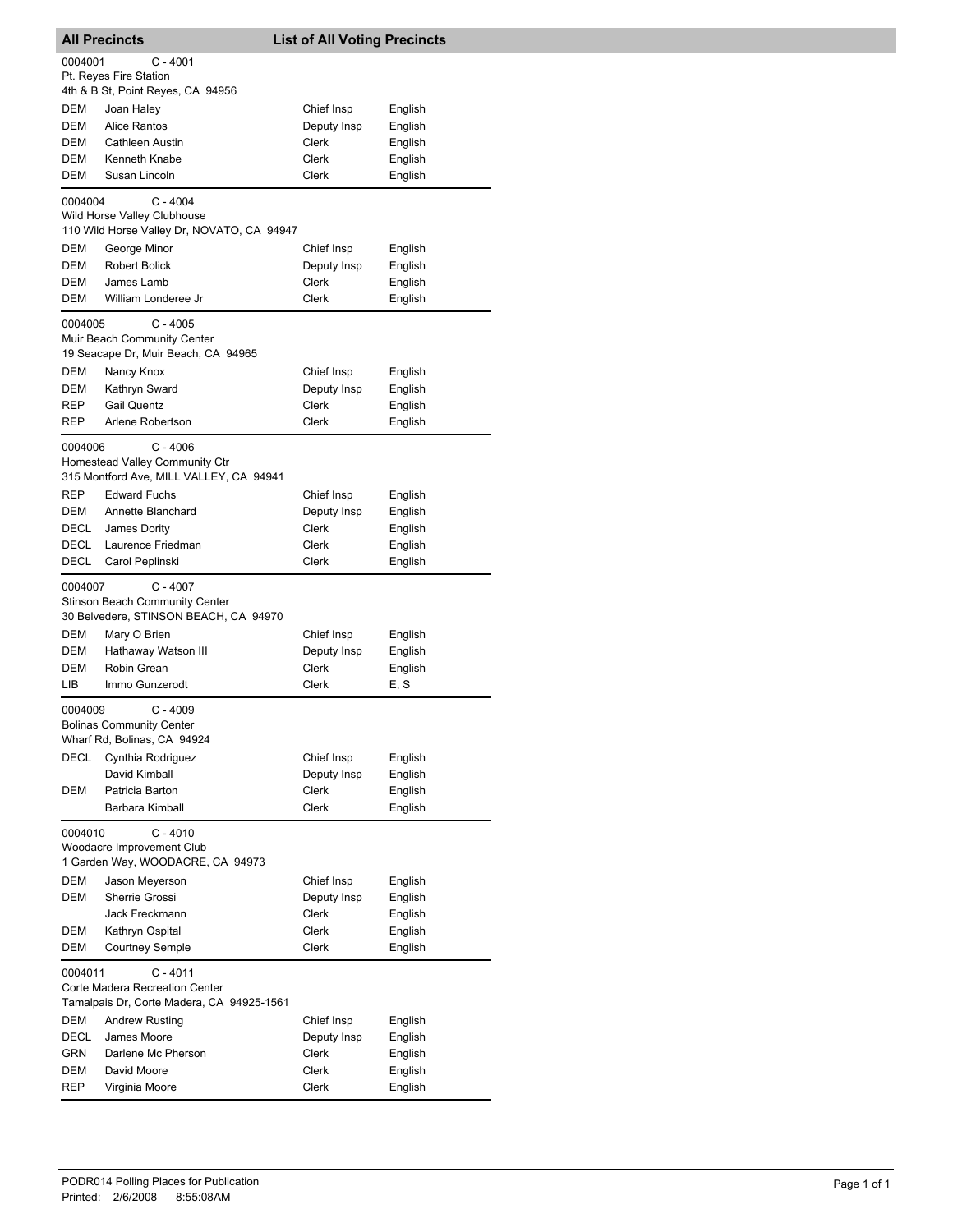|                                                                                                           | <b>All Precincts</b>                                                                           | <b>List of All Voting Precincts</b> |                    |  |
|-----------------------------------------------------------------------------------------------------------|------------------------------------------------------------------------------------------------|-------------------------------------|--------------------|--|
| 0004012<br>C - 4012<br>Corte Madera Recreation Center                                                     |                                                                                                |                                     |                    |  |
|                                                                                                           | Tamalpais Dr, Corte Madera, CA 94925-1561                                                      |                                     |                    |  |
|                                                                                                           | William Weigand                                                                                | Deputy Insp                         | English            |  |
| DEM                                                                                                       | Raymond Donohue                                                                                | Clerk                               | English            |  |
| DEM                                                                                                       | Fred S Seiden                                                                                  | Clerk                               | English            |  |
| DEM                                                                                                       | Rosalind S Seiden                                                                              | <b>Clerk</b>                        | English            |  |
| 0004013                                                                                                   | $C - 4013$<br>Corte Madera Recreation Center                                                   |                                     |                    |  |
|                                                                                                           | Tamalpais Dr, Corte Madera, CA 94925-1561                                                      |                                     |                    |  |
| DEM<br>DEM                                                                                                | Merilee Colton                                                                                 | Deputy Insp<br>Clerk                | English<br>English |  |
| DECL                                                                                                      | Joan Fierberg<br><b>Herman Pettigrew</b>                                                       | Clerk                               | English            |  |
| <b>DEM</b>                                                                                                | Valerie Robbins                                                                                | Clerk                               | English            |  |
|                                                                                                           |                                                                                                |                                     |                    |  |
| 0004101                                                                                                   | 4101<br><b>Tomales Regional History Center</b><br>26701 State Route 1, Tomales, CA 94971-0262  |                                     |                    |  |
| REP                                                                                                       | Anna Jensen                                                                                    | Chief Insp                          | English            |  |
| REP                                                                                                       | Barbara Taddei                                                                                 | Deputy Insp                         | English            |  |
| REP                                                                                                       | Elizabeth Mitchell                                                                             | Clerk                               | English            |  |
| DECL                                                                                                      | Kathleen Sartori                                                                               | Clerk                               | English            |  |
| 0004103                                                                                                   | 4103<br><b>Inverness Fire House</b>                                                            |                                     |                    |  |
|                                                                                                           | 50 Inverness Way, INVERNESS, CA 94937                                                          |                                     |                    |  |
| GRN<br>DEM                                                                                                | Katherine Anderson                                                                             | Chief Insp                          | English            |  |
| DECL                                                                                                      | Neoma Stumpf<br>Ryuichi Ishikawa                                                               | Deputy Insp<br>Clerk                | English<br>English |  |
| GRN                                                                                                       | Christopher Lish                                                                               | Clerk                               | English            |  |
| DEM                                                                                                       | Martha Zappetini                                                                               | Clerk                               | English            |  |
| 0004200<br>Nicasio School                                                                                 | 4200<br>5555 Nicasio Valley Rd, Nicasio, CA 94946                                              |                                     |                    |  |
| DEM                                                                                                       | Kimberly Wallach                                                                               | Chief Insp                          | English            |  |
| DEM                                                                                                       | Antonia Van Becker                                                                             | Deputy Insp                         | English            |  |
| REP                                                                                                       | Leslie Gompertz                                                                                | <b>Clerk</b>                        | English            |  |
| DEM                                                                                                       | <b>Jody Martin</b>                                                                             | Clerk                               | English            |  |
| 0004300                                                                                                   | 4300<br>Homestead Valley Community Ctr<br>315 Montford Ave, MILL VALLEY, CA 94941              |                                     |                    |  |
|                                                                                                           | Benjamin Warren                                                                                | Deputy Insp                         | English            |  |
| DEM                                                                                                       | Diane Ellsworth                                                                                | Clerk                               | English            |  |
| <b>DEM</b>                                                                                                | Kristen Sweet                                                                                  | Clerk                               | English            |  |
| 0004302<br>4302<br>Muir Woods Park Community Association<br>40 Ridge Ave, Mill Valley, CA 94941-1783      |                                                                                                |                                     |                    |  |
| GRN                                                                                                       | Henry Waschow                                                                                  | Chief Insp                          | English            |  |
| DECL                                                                                                      | Raya Smith                                                                                     | Deputy Insp                         | English            |  |
| DEM                                                                                                       | Judith Berger                                                                                  | Clerk                               | English            |  |
| DEM                                                                                                       | Michael Kotski                                                                                 | Clerk                               | English            |  |
| 0004400<br>4400<br>San Geronimo Valley Community Center<br>Sir Francis Drake Blvd, San Geronimo, CA 94963 |                                                                                                |                                     |                    |  |
| DECL                                                                                                      | David O Connor                                                                                 | Chief Insp                          | English            |  |
| AIP                                                                                                       | Philip Wadsworth                                                                               | Deputy Insp                         | English            |  |
| DEM                                                                                                       | Sandra White                                                                                   | <b>Clerk</b>                        | English            |  |
| DEM                                                                                                       | Erika Zettl                                                                                    | Clerk                               | English            |  |
| 0004401                                                                                                   | 4401<br>San Geronimo Valley Community Center<br>Sir Francis Drake Blvd, San Geronimo, CA 94963 |                                     |                    |  |
| <b>GRN</b>                                                                                                | Kenneth Brierley                                                                               | Deputy Insp                         | English            |  |
| DEM                                                                                                       | James Archer                                                                                   | Clerk                               | English            |  |
| DEM                                                                                                       | Mwanza Furaha                                                                                  | Clerk                               | English            |  |
| DEM                                                                                                       | Melvyn Wright                                                                                  | Clerk                               | English            |  |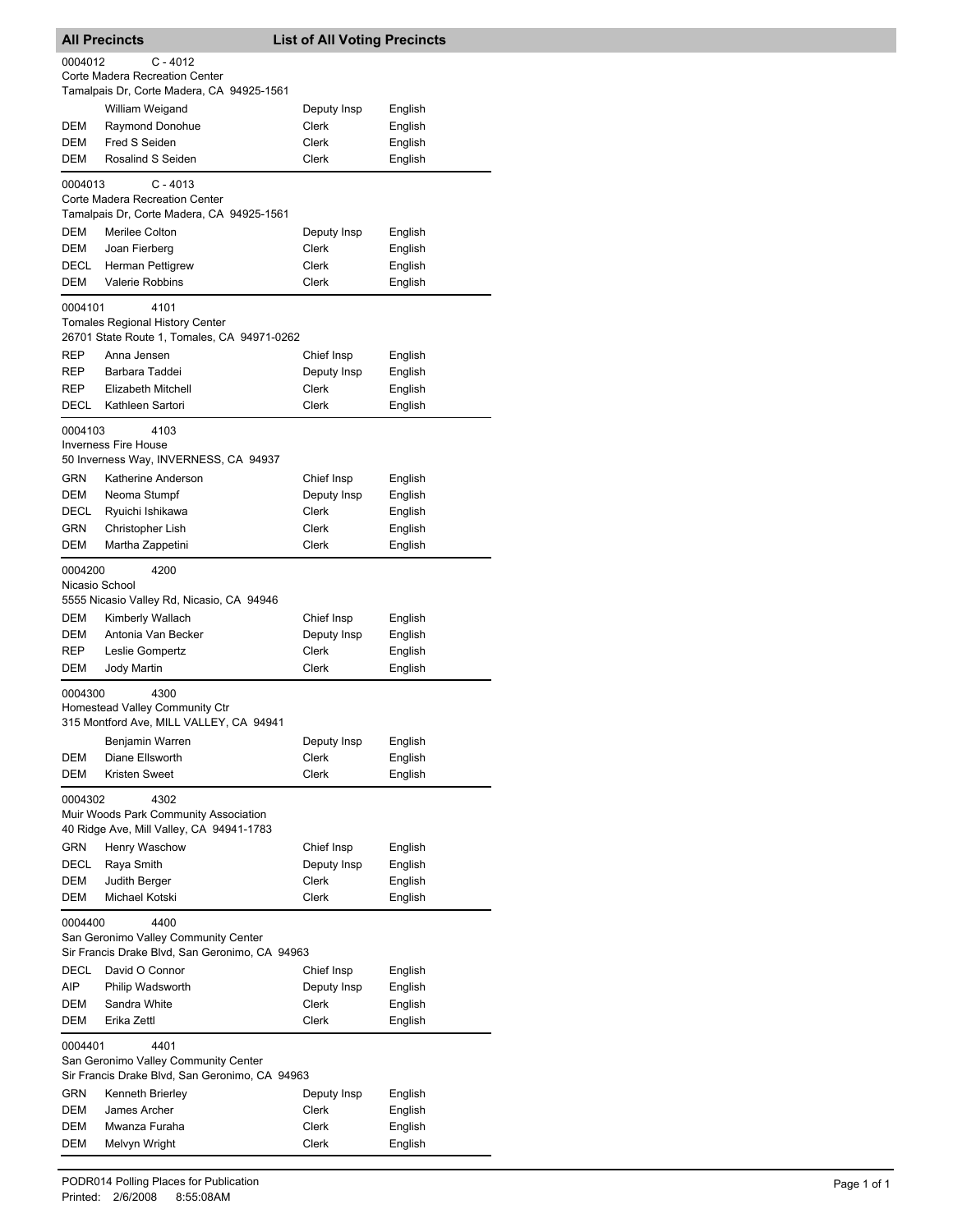| <b>All Precincts</b>                                                                       |                                                                        | <b>List of All Voting Precincts</b> |         |
|--------------------------------------------------------------------------------------------|------------------------------------------------------------------------|-------------------------------------|---------|
| 0004501                                                                                    | 4501<br>Pleasant Valley School<br>755 Sutro Ave, NOVATO, CA 94947      |                                     |         |
| <b>DEM</b>                                                                                 | Frank Slater Jr                                                        | Chief Insp                          | English |
| DEM                                                                                        | John Irvine                                                            | Deputy Insp                         | English |
| DECL                                                                                       | <b>Lindsay Rucker</b>                                                  | <b>Clerk</b>                        | English |
| DEM                                                                                        | <b>Paul Shermantine</b>                                                | <b>Clerk</b>                        | English |
| 0004502<br>Sinaloa School                                                                  | 4502                                                                   |                                     |         |
|                                                                                            | 2045 Vineyard Rd, Novato, CA 94947-3810                                |                                     |         |
| REP                                                                                        | James Deering                                                          | Chief Insp                          | English |
| REP                                                                                        | Ralph Schaber                                                          | Deputy Insp                         | English |
| DEM                                                                                        | Jill Gregoire                                                          | Clerk                               | English |
| DEM                                                                                        | Susan Zipp                                                             | Clerk                               | English |
| 0004503                                                                                    | 4503                                                                   |                                     |         |
|                                                                                            | Presbyterian Church Of Novato<br>710 Wilson Ave, NOVATO, CA 94947      |                                     |         |
| REP                                                                                        | Merle Wood                                                             | Deputy Insp                         | English |
| REP                                                                                        | Dennis Crinnion                                                        | <b>Clerk</b>                        | English |
| REP                                                                                        | Carolyn Jacobs                                                         | Clerk                               | English |
| DEM                                                                                        | Paul Lindberg                                                          | Clerk                               | English |
|                                                                                            | 4600                                                                   |                                     |         |
| 0004600                                                                                    | <b>Pickleweed Community Center</b>                                     |                                     |         |
|                                                                                            | 50 Canal St, SAN RAFAEL, CA 94901                                      |                                     |         |
| DEM                                                                                        | John G Ortega                                                          | Chief Insp                          | E, S    |
| DEM                                                                                        | Susan Severin                                                          | Deputy Insp                         | Spanish |
| DEM                                                                                        | Cuc Hang                                                               | Clerk                               | English |
| DEM                                                                                        | Man Phan                                                               | Clerk                               | English |
| DECL                                                                                       | Debra Wakefield                                                        | Clerk                               | English |
| 4601<br>0004601<br><b>Pickleweed Community Center</b><br>50 Canal St, SAN RAFAEL, CA 94901 |                                                                        |                                     |         |
| DEM                                                                                        | Maria Rodriguez                                                        | Deputy Insp                         | E, S    |
| DEM                                                                                        | Kathryn Burke                                                          | <b>Clerk</b>                        | English |
| <b>DECL</b>                                                                                | <b>Clark Christensen</b>                                               | Clerk                               | English |
| DEM                                                                                        | Carol Jolliffe                                                         | Clerk                               | English |
| 0004707                                                                                    | 4707                                                                   |                                     |         |
|                                                                                            | Aegis Of Corte Madera<br>5555 Paradise Dr. Corte Madera, CA 94925-1800 |                                     |         |
| REP                                                                                        | Sue Ellen Raby                                                         | Chief Insp                          | English |
| DEM                                                                                        | <b>Christine Daniels</b>                                               | Deputy Insp                         | English |
| <b>DEM</b>                                                                                 | <b>Beverly Cupp</b>                                                    | Clerk                               | English |
| DEM                                                                                        | Anna Fitch                                                             | <b>Clerk</b>                        | English |
| DEM                                                                                        | Rosemarie Griffith                                                     | <b>Clerk</b>                        | English |
| 0004708<br>4708<br>Aegis Of Corte Madera<br>5555 Paradise Dr, Corte Madera, CA 94925-1800  |                                                                        |                                     |         |
| REP                                                                                        | Louis Baesel                                                           | Deputy Insp                         | English |
| REP                                                                                        | Alberta Damas                                                          | Clerk                               | English |
| REP                                                                                        | <b>Stanley Damas</b>                                                   | Clerk                               | English |
| 0004709                                                                                    | 4709<br>Aegis Of Corte Madera                                          |                                     |         |
|                                                                                            | 5555 Paradise Dr, Corte Madera, CA 94925-1800                          |                                     |         |
| DECL                                                                                       | Galina Rumennik                                                        | Deputy Insp                         | English |
| DEM                                                                                        | Siv Hood                                                               | Clerk                               | English |
| DEM                                                                                        | Ann Lunder                                                             | Clerk                               | English |
| DEM                                                                                        | Kerry Mc Evoy                                                          | Clerk                               | English |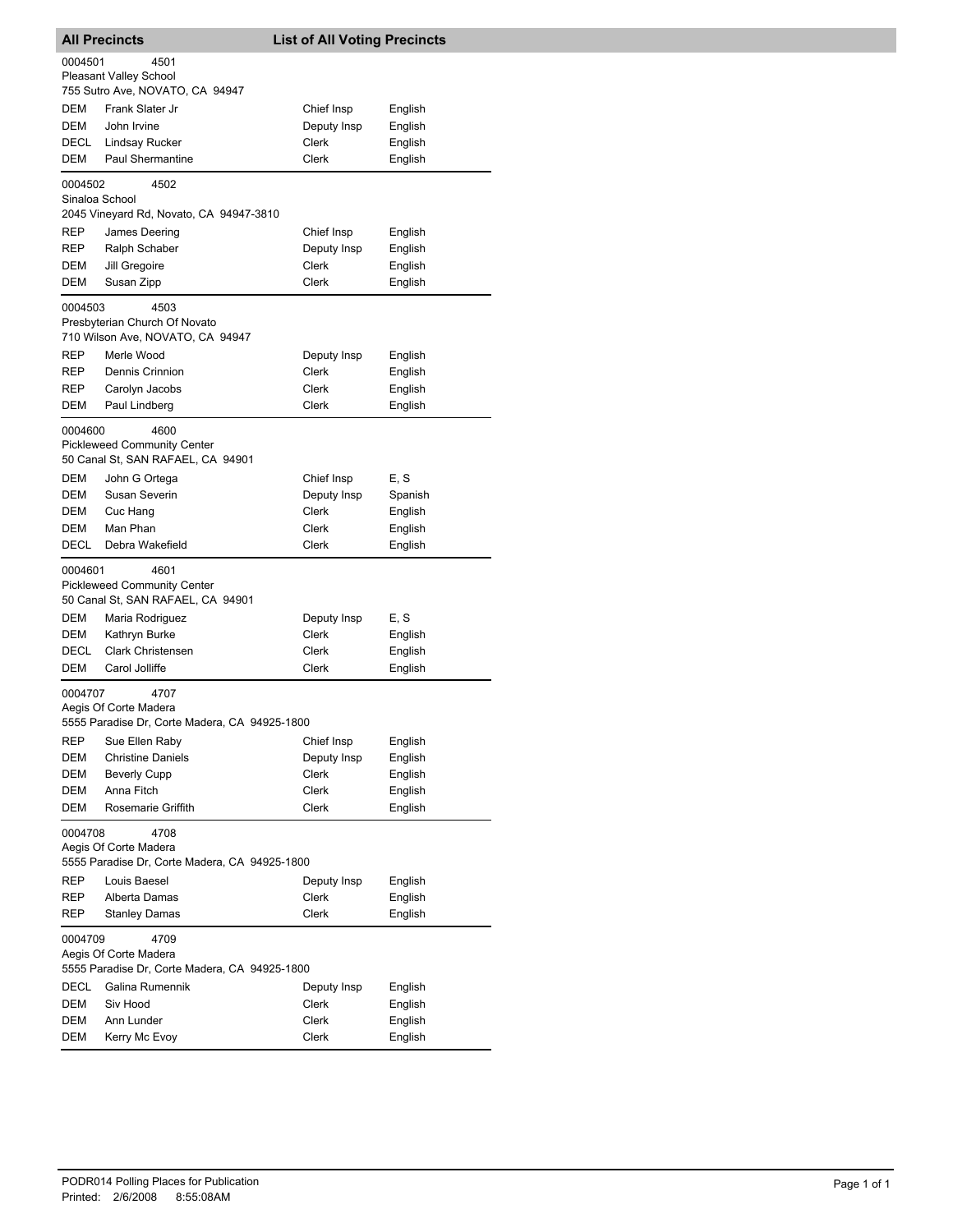|                                                          | <b>All Precincts</b>                                                                    | <b>List of All Voting Precincts</b> |                    |  |
|----------------------------------------------------------|-----------------------------------------------------------------------------------------|-------------------------------------|--------------------|--|
| 0004800<br>4800<br><b>Larkspur Recreation Department</b> |                                                                                         |                                     |                    |  |
|                                                          | 240 Doherty Drive, Larkspur, CA 94939                                                   |                                     |                    |  |
| DEM                                                      | <b>Robert Phillips</b>                                                                  | Deputy Insp                         | English            |  |
| DEM                                                      | <b>Austin Blake</b>                                                                     | Clerk                               | English            |  |
| REP                                                      | <b>Bruce Dapprich</b>                                                                   | Clerk                               | English            |  |
| DEM                                                      | George Davidson                                                                         | Clerk                               | English            |  |
| 0004806                                                  | 4806<br>Larkspur Courts Condominiums                                                    |                                     |                    |  |
|                                                          | 100 Old Quarry Road, Larkspur, CA 94939-2201                                            |                                     |                    |  |
| <b>REP</b>                                               | Robert Gonzalez                                                                         | Chief Insp                          | English            |  |
|                                                          | <b>Robert Gonzalez</b>                                                                  | Deputy Insp                         | English            |  |
| DEM                                                      | <b>Marion Donohue</b>                                                                   | Clerk                               | English            |  |
| DECL                                                     | Vinay Pradhan                                                                           | Clerk                               | English            |  |
| <b>DECL</b>                                              | Lisa Preston                                                                            | Clerk                               | English            |  |
| 0005001<br>Novato Library                                | $C - 5001$                                                                              |                                     |                    |  |
|                                                          | 1720 Novato Blvd, Novato, CA 94947-3049                                                 |                                     |                    |  |
| REP                                                      | Mary Whitney                                                                            | Chief Insp                          | English            |  |
| REP                                                      | Sherry Johanson<br><b>Erik Gravrock</b>                                                 | Deputy Insp<br>Clerk                | English<br>English |  |
| REP                                                      | Melissa Schwab                                                                          | <b>Clerk</b>                        | English            |  |
|                                                          |                                                                                         |                                     |                    |  |
| 0005002                                                  | $C - 5002$<br><b>Bel Marin Community Center</b><br>4 Montego Key, Novato, CA 94949-5301 |                                     |                    |  |
| DEM                                                      | James Hollingshead                                                                      | Chief Insp                          | English            |  |
| <b>GRN</b>                                               | Michael Benefield                                                                       | Deputy Insp                         | English            |  |
| REP                                                      | Jefferson Graves                                                                        | <b>Clerk</b>                        | English            |  |
| REP                                                      | Robert Panico                                                                           | Clerk                               | English            |  |
| 0005101                                                  | 5101<br>Bahia Clubhouse                                                                 |                                     |                    |  |
|                                                          | 3008 Topaz Drive, Novato, CA 94945-1547                                                 |                                     |                    |  |
| DEM                                                      | Monique Saul-Egli                                                                       | Chief Insp                          | English            |  |
| <b>REP</b>                                               | Theresa Baldini-Figone                                                                  | Deputy Insp                         | English            |  |
| <b>DEM</b>                                               | <b>Shirley Printz</b><br><b>Barbara Swift</b>                                           | Clerk<br>Clerk                      | English            |  |
| REP<br>0005102                                           | 5102                                                                                    |                                     | English            |  |
|                                                          | Novato School District Offices                                                          |                                     |                    |  |
|                                                          | 1015 Seventh St, Novato, CA 94945-2228                                                  |                                     |                    |  |
| REP                                                      | Lawrence Leporte                                                                        | Chief Insp                          | English            |  |
| DEM                                                      | Arlyn Serber                                                                            | Deputy Insp                         | English            |  |
| REP                                                      | Linda Findley                                                                           | Clerk                               | English            |  |
| DECL                                                     | Barbara Ann Smith-Cortrel                                                               | Clerk                               | English            |  |
| 0005103<br>Olive School                                  | 5103                                                                                    |                                     |                    |  |
|                                                          | 629 Plum St-park Lot Off Olive, NOVATO, CA 94945                                        |                                     |                    |  |
| DEM                                                      | Kira Siebert                                                                            | Chief Insp                          | English            |  |
| REP                                                      | Louis Lemos                                                                             | Deputy Insp                         | English            |  |
| DEM                                                      | Janet Meyer                                                                             | Clerk                               | English            |  |
| REP                                                      | Diane Schneeweis                                                                        | Clerk                               | English            |  |
| 0005201                                                  | 5201<br>Novato School District Offices<br>1015 Seventh St, Novato, CA 94945-2228        |                                     |                    |  |
| DEM                                                      | Charylu Roberts                                                                         | Deputy Insp                         | English            |  |
| <b>DEM</b>                                               | <b>Beatrice Cooper</b>                                                                  | Clerk                               | English            |  |
| REP                                                      | Milena Jurjevich                                                                        | Clerk                               | English            |  |
| DEM                                                      | Joseph Spillman                                                                         | Clerk                               | English            |  |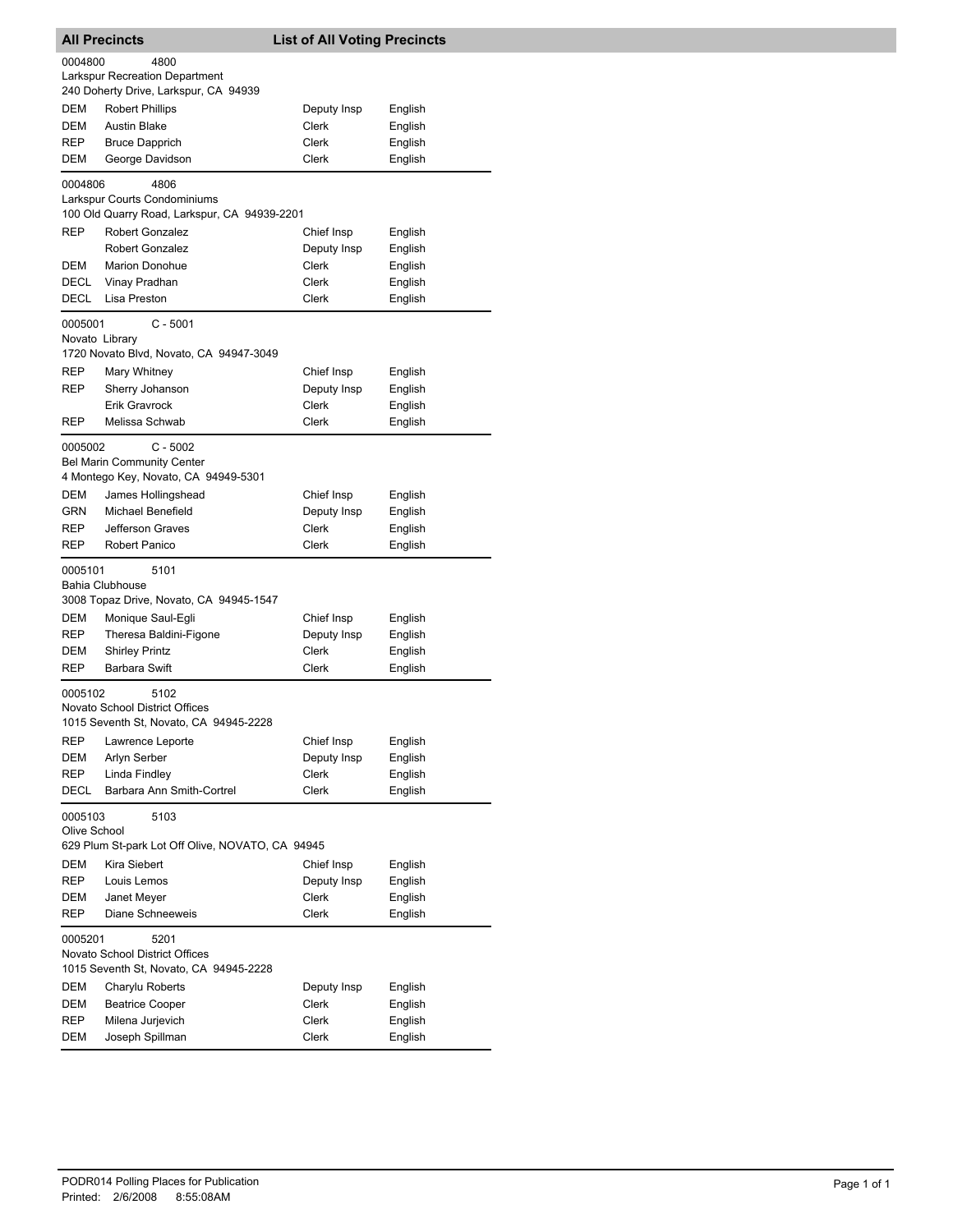| <b>All Precincts</b> |                                                                             | <b>List of All Voting Precincts</b> |         |  |
|----------------------|-----------------------------------------------------------------------------|-------------------------------------|---------|--|
| 0005202              | 5202                                                                        |                                     |         |  |
|                      | <b>Tamalpais Creek Retirement Home</b>                                      |                                     |         |  |
|                      | 853 Tamalpais Ave, NOVATO, CA 94947                                         |                                     |         |  |
| DECL                 | Margaret Stein                                                              | Chief Insp                          | English |  |
| DEM                  | <b>Richard Stafford</b>                                                     | Deputy Insp                         | English |  |
| DEM                  | <b>Tomaline Hudson</b>                                                      | <b>Clerk</b>                        | English |  |
| DEM                  | <b>Charlotte Lewis</b>                                                      | Clerk                               | English |  |
| 0005203              | 5203                                                                        |                                     |         |  |
|                      | Hill Community Room                                                         |                                     |         |  |
|                      | 1560 Hill Road, Novato, CA 94947-4002                                       |                                     |         |  |
| <b>REP</b>           | Harvey Perryman                                                             | Chief Insp                          | English |  |
| REP                  | Gloria Perryman                                                             | Deputy Insp                         | English |  |
| DEM                  | Mary Bicknell                                                               | Clerk                               | English |  |
| GRN<br>DEM           | Doris Enberg<br>Rose Stewart                                                | Clerk<br>Clerk                      | English |  |
|                      |                                                                             |                                     | English |  |
| 0005204              | 5204<br><b>Hill Community Room</b><br>1560 Hill Road, Novato, CA 94947-4002 |                                     |         |  |
| <b>REF</b>           | <b>Michael Harris</b>                                                       | Deputy Insp                         | English |  |
| <b>DEM</b>           | Donald Edwards                                                              | Clerk                               | English |  |
| DEM                  | Arlene Finn                                                                 | Clerk                               | English |  |
|                      | Rebecca Livingston                                                          | Clerk                               | English |  |
| 0005205              | 5205<br>Lu Sutton School<br>1800 Center Rd, NOVATO, CA 94947                |                                     |         |  |
| REP                  | David Reed                                                                  | Chief Insp                          | English |  |
| REP                  | Margaret Keith                                                              | Deputy Insp                         | English |  |
| DEM                  | <b>Wendy Cramer</b>                                                         | Clerk                               | English |  |
| REP                  | Michele Ellen Hague                                                         | Clerk                               | English |  |
| 0005206              | 5206                                                                        |                                     |         |  |
|                      | Novato Human Needs Center<br>1907 Novato Blvd, NOVATO, CA 94947             |                                     |         |  |
| DEM                  | Jennifer Welsch                                                             | Chief Insp                          | English |  |
| DEM                  | Raymond Young                                                               | Deputy Insp                         | English |  |
|                      | Maria Aguila Rubio                                                          | Clerk                               | E, S    |  |
| <b>REF</b>           | <b>Todd Smith</b>                                                           | Clerk                               | English |  |
| 0005207              | 5207<br>Novato Human Needs Center                                           |                                     |         |  |
|                      | 1907 Novato Blvd, NOVATO, CA 94947                                          |                                     |         |  |
| DEM                  | <b>Richard Abold</b>                                                        | Deputy Insp                         | English |  |
| DECL                 | Judith Ahuja                                                                | Clerk                               | English |  |
| DEM                  | <b>Shirley Skeen</b>                                                        | Clerk                               | English |  |
| DEM                  | Suzanne Yanok                                                               | Clerk                               | English |  |
| 0005208              | 5208                                                                        |                                     |         |  |
|                      | All Saints Lutheran Church<br>2 San Marin Dr, Novato, CA 94945-1118         |                                     |         |  |
| DEM                  | <b>Michael Patrick</b>                                                      | Chief Insp                          | E, S    |  |
| <b>DECL</b>          | Mary Lindow                                                                 | Deputy Insp                         | English |  |
| DEM                  | Thomas Anderson                                                             | Clerk                               | English |  |
| DEM                  | Lu Howe                                                                     | Clerk                               | English |  |
|                      |                                                                             |                                     |         |  |
|                      | 5209<br>0005209<br>Seventh Day Adventist Church                             |                                     |         |  |
|                      | 495 San Marin Dr, Novato, CA 94945-1335                                     |                                     |         |  |
| DEM                  | <b>Archie Patton</b>                                                        | Chief Insp                          | English |  |
| DEM                  | Robert Levin                                                                | Deputy Insp                         | English |  |
| DEM                  | David Ganz                                                                  | Clerk                               | English |  |
| REP                  | Lauren Larson                                                               | Clerk                               | English |  |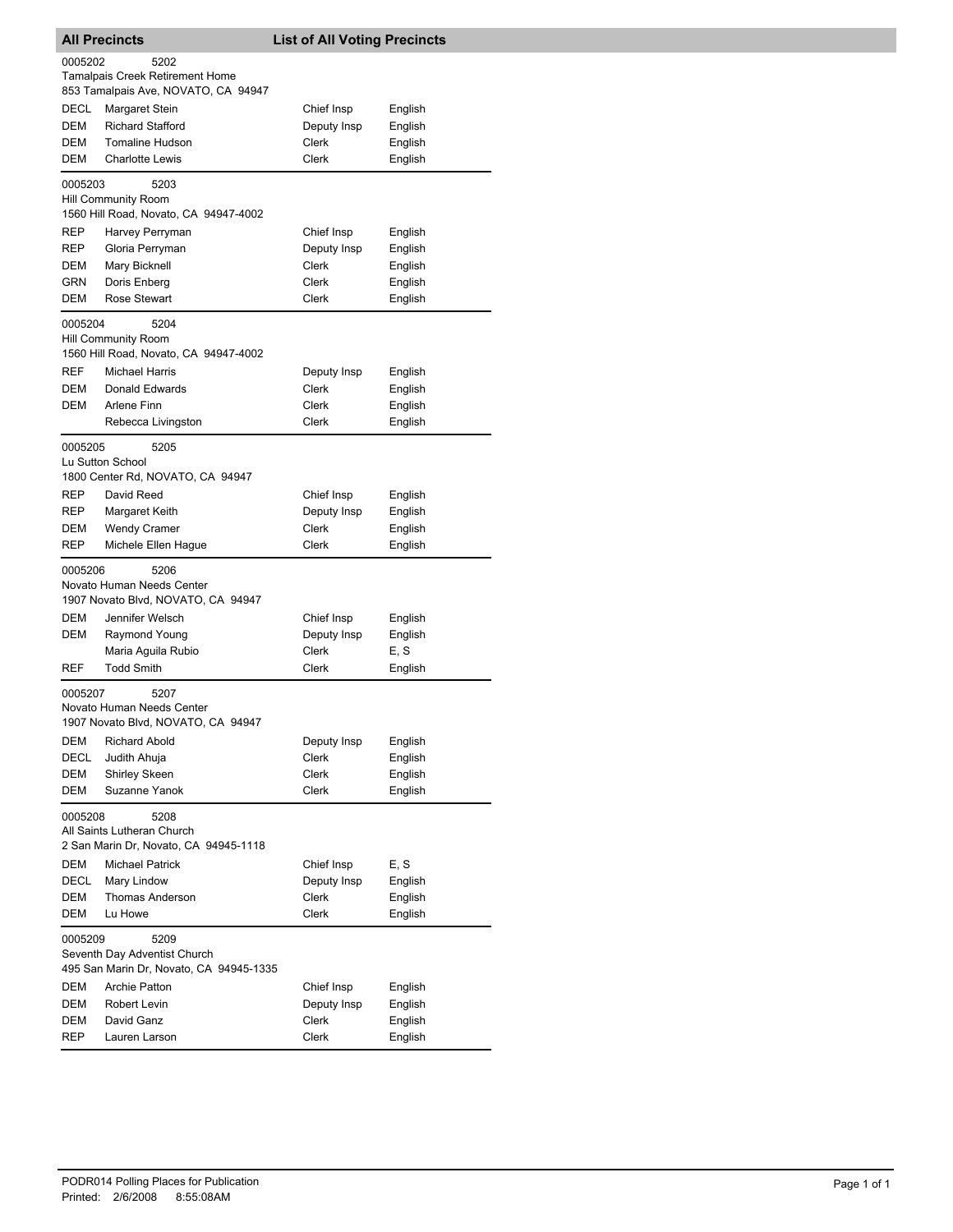| <b>All Precincts</b>                                                        |                                                                                       | <b>List of All Voting Precincts</b> |                               |
|-----------------------------------------------------------------------------|---------------------------------------------------------------------------------------|-------------------------------------|-------------------------------|
| 0005211                                                                     | 5211<br>United Methodist Church<br>1473 South Novato Blvd, NOVATO, CA 94947           |                                     |                               |
| DEM<br><b>DEM</b>                                                           | Alana Dubost<br>Mary Rothe<br><b>Matthew Creswell Boyle</b>                           | Chief Insp<br>Deputy Insp<br>Clerk  | English<br>English<br>English |
| DEM                                                                         | <b>Bruce Hope</b>                                                                     | <b>Clerk</b>                        | English                       |
| 0005212                                                                     | 5212<br>Marin Valley Mobile Country Club<br>100 Marin Valley Dr, NOVATO, CA 94949     |                                     |                               |
| <b>REP</b>                                                                  | <b>Everett Farey</b>                                                                  | Chief Insp                          | English                       |
| DEM                                                                         | <b>Brian Stompe</b>                                                                   | Deputy Insp                         | English                       |
| DECL                                                                        | <b>Leonard Gaskell</b>                                                                | Clerk                               | English                       |
| <b>REP</b>                                                                  | Barbara Morrisey                                                                      | Clerk                               | English                       |
| DEM                                                                         | Juanita Reynolds                                                                      | Clerk                               | English                       |
| 0005213                                                                     | 5213<br>Lynwood School<br>1320 Lynwood Dr, Novato, CA 94947-4629                      |                                     |                               |
| <b>DECL</b>                                                                 | James Clinton Waltermire                                                              | Chief Insp                          | English                       |
| DECL                                                                        | Nancy Jones                                                                           | Deputy Insp                         | English                       |
| DECL                                                                        | <b>Randal Ewert</b>                                                                   | Clerk                               | English                       |
| DEM                                                                         | Shannon Griffin                                                                       | Clerk                               | E, S                          |
| <b>DEM</b>                                                                  | Sharon Mc Closkey                                                                     | Clerk                               | English                       |
| 0005214                                                                     | 5214<br>United Methodist Church<br>1473 South Novato Blvd, NOVATO, CA 94947           |                                     |                               |
| <b>REP</b>                                                                  | Karen Illich                                                                          | Deputy Insp                         | English                       |
| REP                                                                         | Margaret Binggeli                                                                     | Clerk                               | English                       |
| DEM                                                                         | Carolyn Mc Namara                                                                     | Clerk                               | English                       |
| DEM                                                                         | Carole Trap                                                                           | Clerk                               | English                       |
| 0005215                                                                     | 5215<br>Ignacio Hills Apartments<br>431 Ignacio Blvd, NOVATO, CA 94949                |                                     |                               |
| <b>DEM</b>                                                                  | <b>Shirley Etemadfar</b>                                                              | Chief Insp                          | English                       |
| <b>REP</b>                                                                  | Ruth Jankowski                                                                        | Deputy Insp                         | English                       |
| <b>REP</b>                                                                  | Maureen Ahsani                                                                        | Clerk                               | English                       |
| REP                                                                         | Steven Dollison                                                                       | Clerk                               | English                       |
| DEM                                                                         | Myrna Sablik                                                                          | Clerk                               | English                       |
| 0005216                                                                     | 5216<br><b>Novato Fire Protection District</b><br>7025 Redwood Blvd, NOVATO, CA 94949 |                                     |                               |
| <b>DECL</b>                                                                 | Dennis Sullivan                                                                       | Chief Insp                          | English                       |
| <b>REP</b>                                                                  | Dianne Copland                                                                        | Deputy Insp                         | English                       |
| <b>DEM</b>                                                                  | Clyde Guthrie                                                                         | Clerk                               | English                       |
| <b>REP</b>                                                                  | Geri Rosaia                                                                           | Clerk                               | English                       |
| 0005217<br>5217<br>Lynwood School<br>1320 Lynwood Dr, Novato, CA 94947-4629 |                                                                                       |                                     |                               |
| <b>REP</b>                                                                  | Victor Aguila                                                                         | Deputy Insp                         | E, S                          |
| DECL                                                                        | Lucianna Castellucci                                                                  | Clerk                               | English                       |
|                                                                             | Kimberly Rostchild                                                                    | Clerk                               | English                       |
| DEM                                                                         | Nancy Takahashi                                                                       | Clerk                               | English                       |
| 0005218                                                                     | 5218<br>United Methodist Church<br>1473 South Novato Blvd, NOVATO, CA 94947           |                                     |                               |
| DEM                                                                         | Yvonne Learned                                                                        | Deputy Insp                         | English                       |
| DEM                                                                         | Joseph Correia                                                                        | Clerk                               | English                       |
| REP                                                                         | Joyce Lenaburg                                                                        | Clerk                               | English                       |
| REP                                                                         | Dolores Meaney                                                                        | Clerk                               | English                       |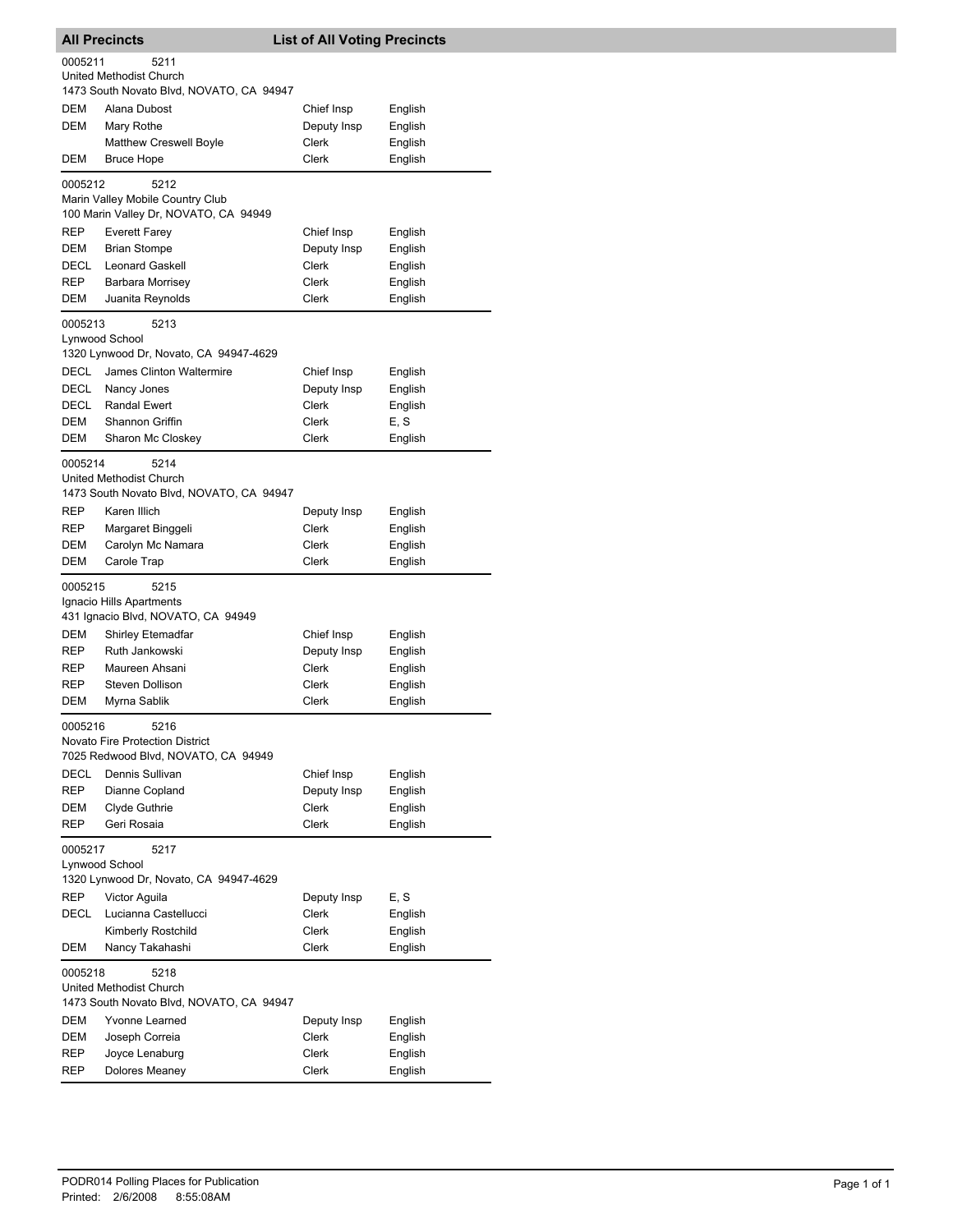| <b>All Precincts</b>      |                                                                                           | <b>List of All Voting Precincts</b>         |                                          |
|---------------------------|-------------------------------------------------------------------------------------------|---------------------------------------------|------------------------------------------|
| 0005219                   | 5219<br>San Jose Middle School<br>1000 Sunset Pkwy, Novato, CA 94949                      |                                             |                                          |
| REP<br>DECL<br>REP        | <b>Thomas Brawley</b><br>Kristine Krupp<br>Zenetta Bosch<br><b>Justin Perez</b>           | Chief Insp<br>Deputy Insp<br>Clerk<br>Clerk | English<br>English<br>English<br>English |
| REP                       | <b>Elfriede Werth</b>                                                                     | Clerk                                       | English                                  |
| 0005220                   | 5220<br>San Jose Middle School<br>1000 Sunset Pkwy, Novato, CA 94949                      |                                             |                                          |
| DEM<br>DEM<br><b>DECL</b> | Jean Harris<br>Claudia Hicklin<br>Maxwell Peak Jr                                         | Deputy Insp<br>Clerk<br>Clerk               | English<br>English<br>English            |
| REP                       | Pius Zuger                                                                                | Clerk                                       | English                                  |
| 0005221                   | 5221<br>Novato Oaks Inn<br>215 Alameda Del Prado, Novato, CA 94949-6657                   |                                             |                                          |
| DEM                       | E Oscar Chambers                                                                          | Chief Insp                                  | English                                  |
| REP<br>DEM                | Joan Chambers<br>Mary Jordan                                                              | Deputy Insp<br>Clerk                        | English<br>English                       |
| DEM                       | <b>Michael Murphy</b>                                                                     | Clerk                                       | English                                  |
| 0005222                   | 5222<br>No Marin Water District Ofc<br>Redwood Hwy & Rush Creek PI, Novato, CA 94945-2426 |                                             |                                          |
| DECL                      | Fred Fogh                                                                                 | Chief Insp                                  | English                                  |
| DEM                       | Lee Pogetto                                                                               | Deputy Insp                                 | English                                  |
| DEM                       | Madeleine Andrea Jensen                                                                   | Clerk                                       | English                                  |
| REP                       | E Joan Whitcomb                                                                           | Clerk                                       | English                                  |
| 0005223                   | 5223<br>Novato Fire Station #3<br>65 San Ramon Way, Novato, CA 94945-1638                 |                                             |                                          |
| DEM                       | Brian Woodson                                                                             | Chief Insp                                  | English                                  |
| DEM                       | Ortensia Gozashti                                                                         | Deputy Insp                                 | E, S                                     |
| <b>REP</b>                | <b>Frances Beretta</b>                                                                    | Clerk                                       | English                                  |
| DEM<br>REP                | Linda Fredrick<br>John Zeiter Jr                                                          | Clerk<br>Clerk                              | English<br>English                       |
| 0005224                   | 5224                                                                                      |                                             |                                          |
|                           | Novato Fire Station #3<br>65 San Ramon Way, Novato, CA 94945-1638                         |                                             |                                          |
| DEM                       | Pat U Ren                                                                                 | Deputy Insp                                 | English                                  |
| DEM<br>REP                | Warrenetta Lane<br>Frank U Ren                                                            | Clerk<br>Clerk                              | English<br>English                       |
| 0005225                   | 5225<br>Munoz Residence<br>575 Fairway Dr, NOVATO, CA 94949                               |                                             |                                          |
| DEM                       | Alice Munoz                                                                               | Chief Insp                                  | English                                  |
| REP                       | Lucille Douglas                                                                           | Deputy Insp                                 | English                                  |
| REP                       | Jeanne Desmond                                                                            | Clerk                                       | English                                  |
| REP                       | Bonnie Ryan                                                                               | Clerk                                       | English                                  |
| 0005226                   | 5226<br>Los Robles Mobile Home Park<br>100 Roblar Dr, Novato, CA 94949-6133               |                                             |                                          |
| REP                       | Dorothy Fountain                                                                          | Chief Insp                                  | English                                  |
| REP                       | Iva Conrad                                                                                | Deputy Insp                                 | English                                  |
|                           | Adam C Boggeri                                                                            | Clerk                                       | E, S                                     |
| <b>REP</b><br>REP         | Alton Fountain<br>Dorothy Mc Nutt                                                         | Clerk<br>Clerk                              | English<br>English                       |
|                           |                                                                                           |                                             |                                          |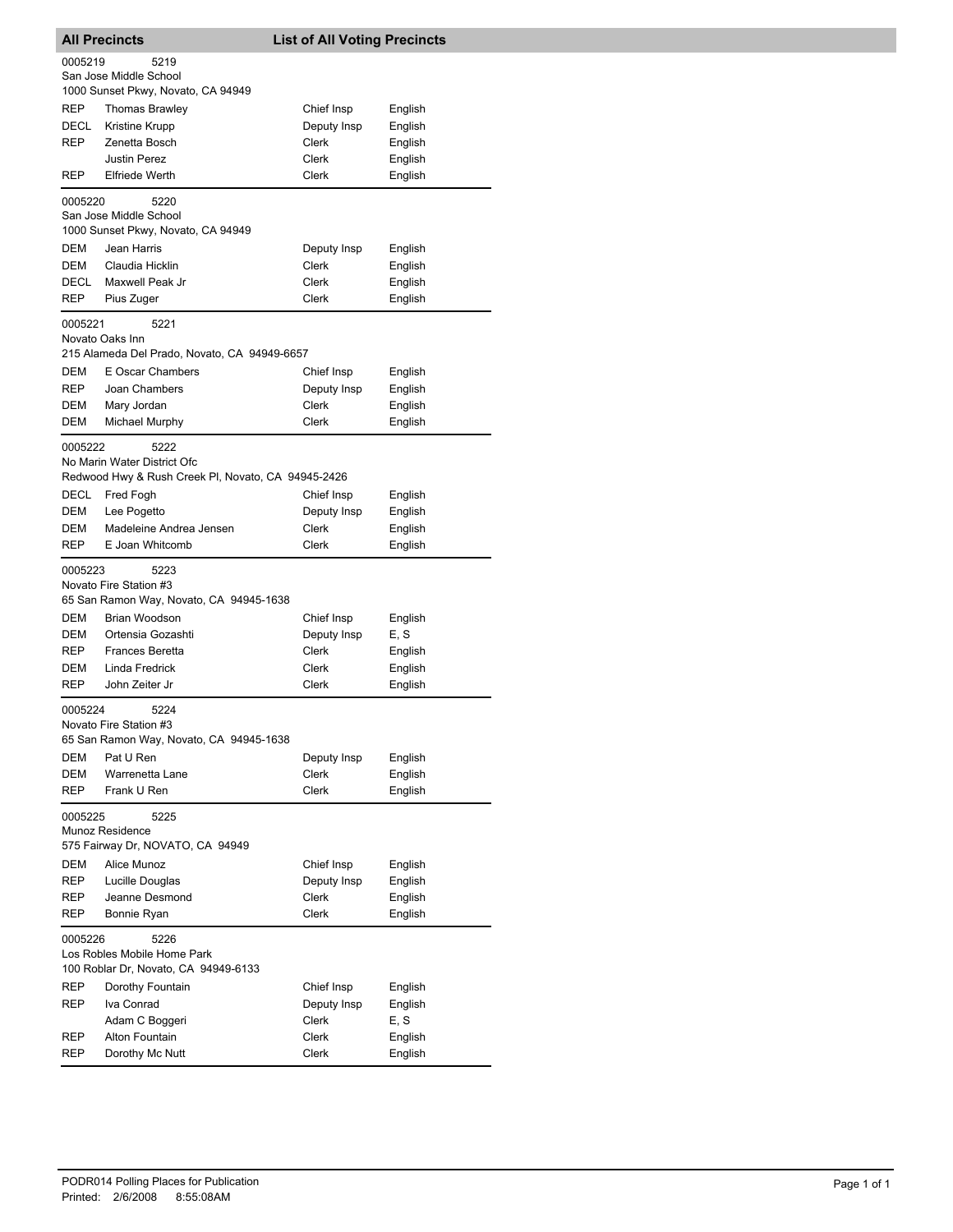| <b>All Precincts</b>                                                                           |                                                                           | <b>List of All Voting Precincts</b> |         |  |  |
|------------------------------------------------------------------------------------------------|---------------------------------------------------------------------------|-------------------------------------|---------|--|--|
| 0005227<br>5227<br><b>Hamilton Arts Center</b><br>500 Palm Dr, Novato, CA 94949-5004           |                                                                           |                                     |         |  |  |
| <b>REP</b>                                                                                     | Donald Violin                                                             | Chief Insp                          | English |  |  |
| DEM                                                                                            | Eileen O Neill                                                            | Deputy Insp                         | English |  |  |
| DEM                                                                                            | Lisa Farnham                                                              | Clerk                               | English |  |  |
| DEM                                                                                            | <b>Richard Saltzman</b>                                                   | Clerk                               | English |  |  |
| <b>DEM</b>                                                                                     | Anne Sommer                                                               | Clerk                               | English |  |  |
| 0005228                                                                                        | 5228<br>Hamilton Arts Center<br>500 Palm Dr, Novato, CA 94949-5004        |                                     |         |  |  |
| DEM                                                                                            | Robert Farnham                                                            | Deputy Insp                         | English |  |  |
| DEM                                                                                            | Kenna Hunt                                                                | Clerk                               | English |  |  |
| DEM                                                                                            | Henry Lam                                                                 | Clerk                               | English |  |  |
| <b>REP</b>                                                                                     | <b>Heinke Vissers</b>                                                     | Clerk                               | English |  |  |
| 0005300                                                                                        | 5300<br>Presbyterian Church Of Novato<br>710 Wilson Ave, NOVATO, CA 94947 |                                     |         |  |  |
| DEM                                                                                            | Lauren Boyd                                                               | Chief Insp                          | English |  |  |
| DEM                                                                                            | Paula Hafling                                                             | Deputy Insp                         | English |  |  |
|                                                                                                | Megan Elizabeth Dodd                                                      | Clerk                               | English |  |  |
|                                                                                                | Lindsay Keeler                                                            | Clerk                               | English |  |  |
| 0005301                                                                                        | 5301<br>Ignacio Hills Apartments<br>431 Ignacio Blvd, NOVATO, CA 94949    |                                     |         |  |  |
| DEM                                                                                            | Theresa Fermanich                                                         | Deputy Insp                         | English |  |  |
| <b>DEM</b>                                                                                     | <b>Will Bertram Carr</b>                                                  | Clerk                               | English |  |  |
| LІВ                                                                                            | James Oser                                                                | Clerk                               | English |  |  |
|                                                                                                | Vannessa Rostchild                                                        | Clerk                               | English |  |  |
| 0005303<br>5303<br>Novato Fire Station<br>450 Atherton Ave-corner Olive, Novato, CA 94945-3461 |                                                                           |                                     |         |  |  |
| DEM                                                                                            | Jeffrey Zankel                                                            | Chief Insp                          | English |  |  |
| <b>DEM</b>                                                                                     | Carlota Cloney                                                            | Deputy Insp                         | English |  |  |
| DEM                                                                                            | Michele Keller-Sheehan                                                    | Clerk                               | English |  |  |
| <b>REP</b>                                                                                     | Sallee Kiilerich                                                          | Clerk                               | English |  |  |
| REP                                                                                            | Jon Ragatz                                                                | Clerk                               | English |  |  |
| 5304<br>0005304<br>Novato Fire Station<br>450 Atherton Ave-corner Olive, Novato, CA 94945-3461 |                                                                           |                                     |         |  |  |
| DEM                                                                                            | Diane Amarillas                                                           | Deputy Insp                         | English |  |  |
| DEM                                                                                            | Nancy Caramagno                                                           | Clerk                               | English |  |  |
| <b>DEM</b>                                                                                     | Karen Olson                                                               | Clerk                               | English |  |  |